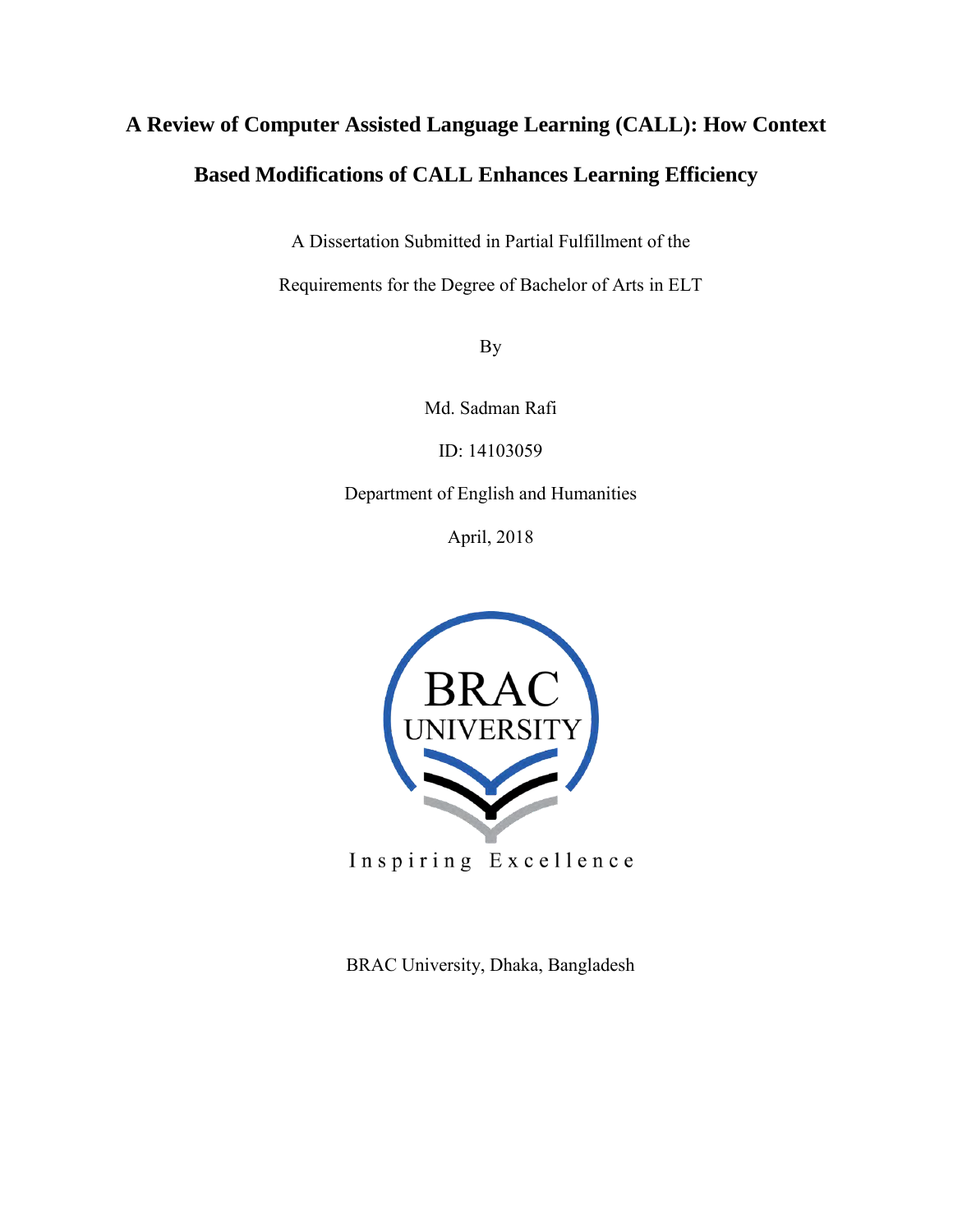### TABLE OF CONTENTS

| 1.1 |
|-----|
| 1.2 |
|     |
|     |
|     |
|     |
|     |
|     |
|     |
|     |
|     |
|     |
|     |
|     |
|     |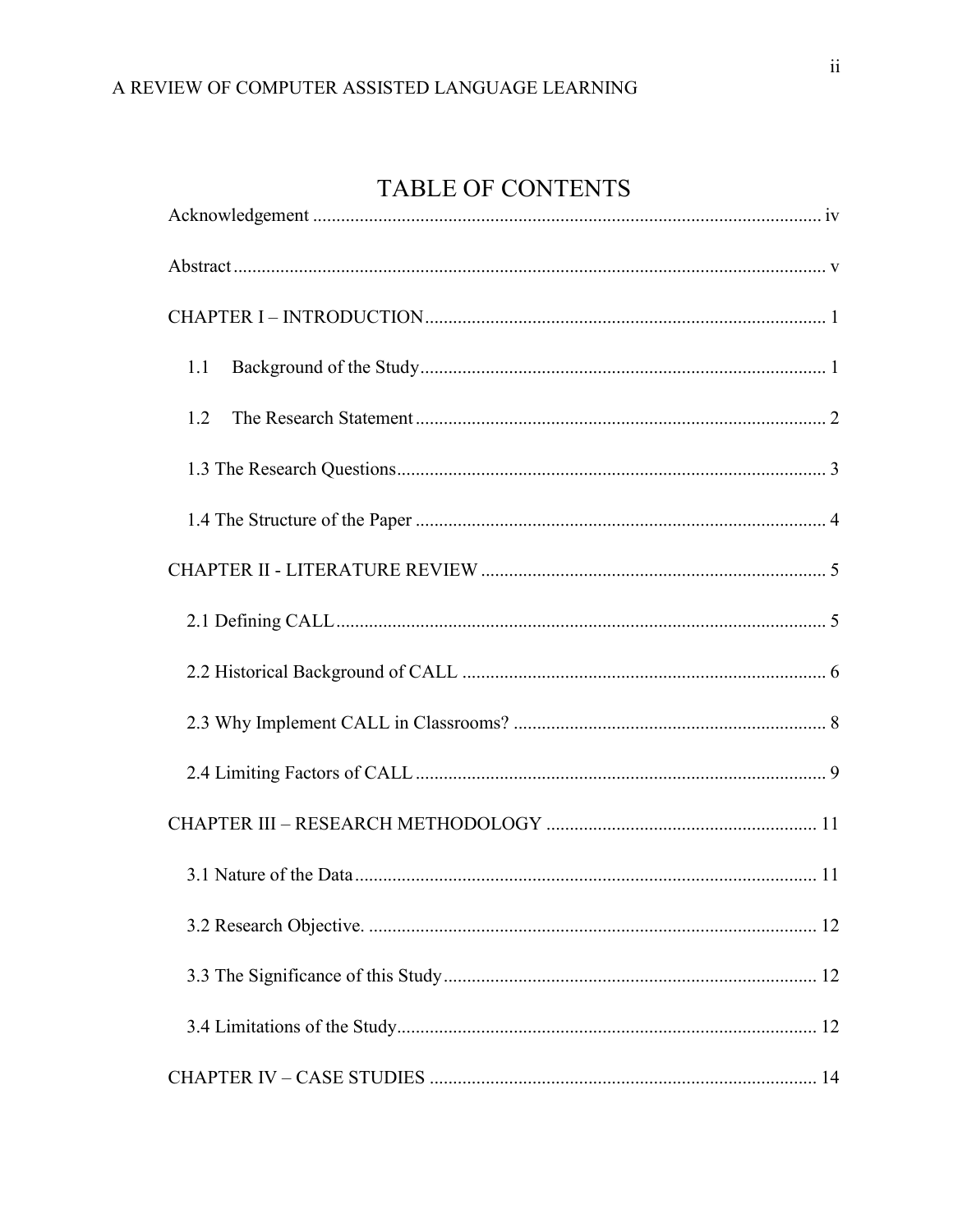| A REVIEW OF COMPUTER ASSISTED LANGUAGE LEARNING                        |  |
|------------------------------------------------------------------------|--|
|                                                                        |  |
|                                                                        |  |
| 4.3 Case Study C: Elementary Chinese Learning for American Students 17 |  |
|                                                                        |  |
|                                                                        |  |
|                                                                        |  |
|                                                                        |  |
|                                                                        |  |

# Table of Figures

| Table 4 The relevant contextual variables of the case studies and the modifications to |  |
|----------------------------------------------------------------------------------------|--|
|                                                                                        |  |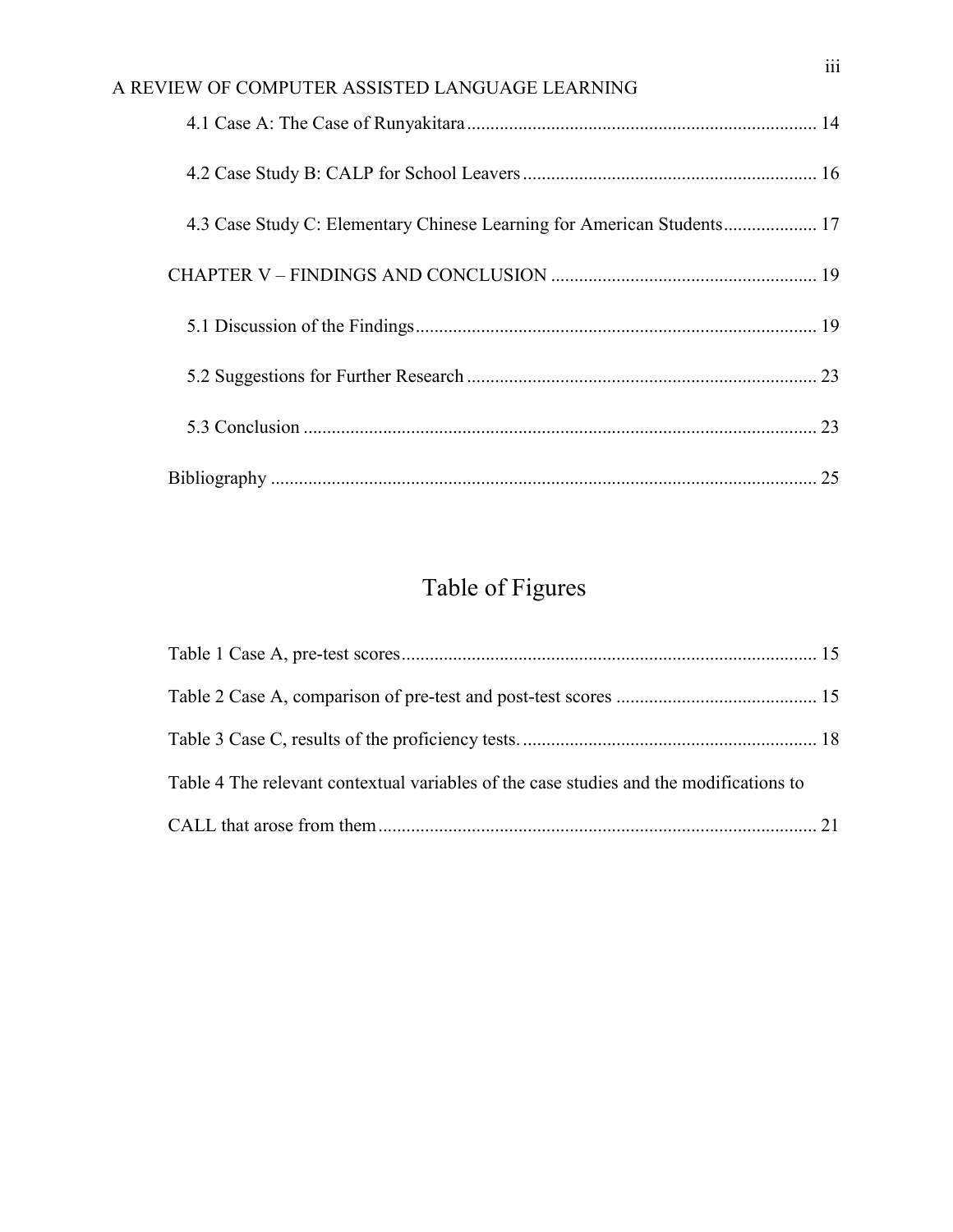### <span id="page-3-0"></span>A REVIEW OF COMPUTER ASSISTED LANGUAGE LEARNING Acknowledgement

First and foremost, I would like to thank my dissertation supervisor S.M. Mohibul Hasan for his upmost support and encouragement. I have often failed to comply with his instructions and yet he kindly read my drafts and offered invaluable detailed advices on grammar, organization, and the theme of the paper.

Finally, I sincerely want thank to my parents, family, and friends - who provided advice and financial support. The production of this research paper would not be possible without the support of all of them.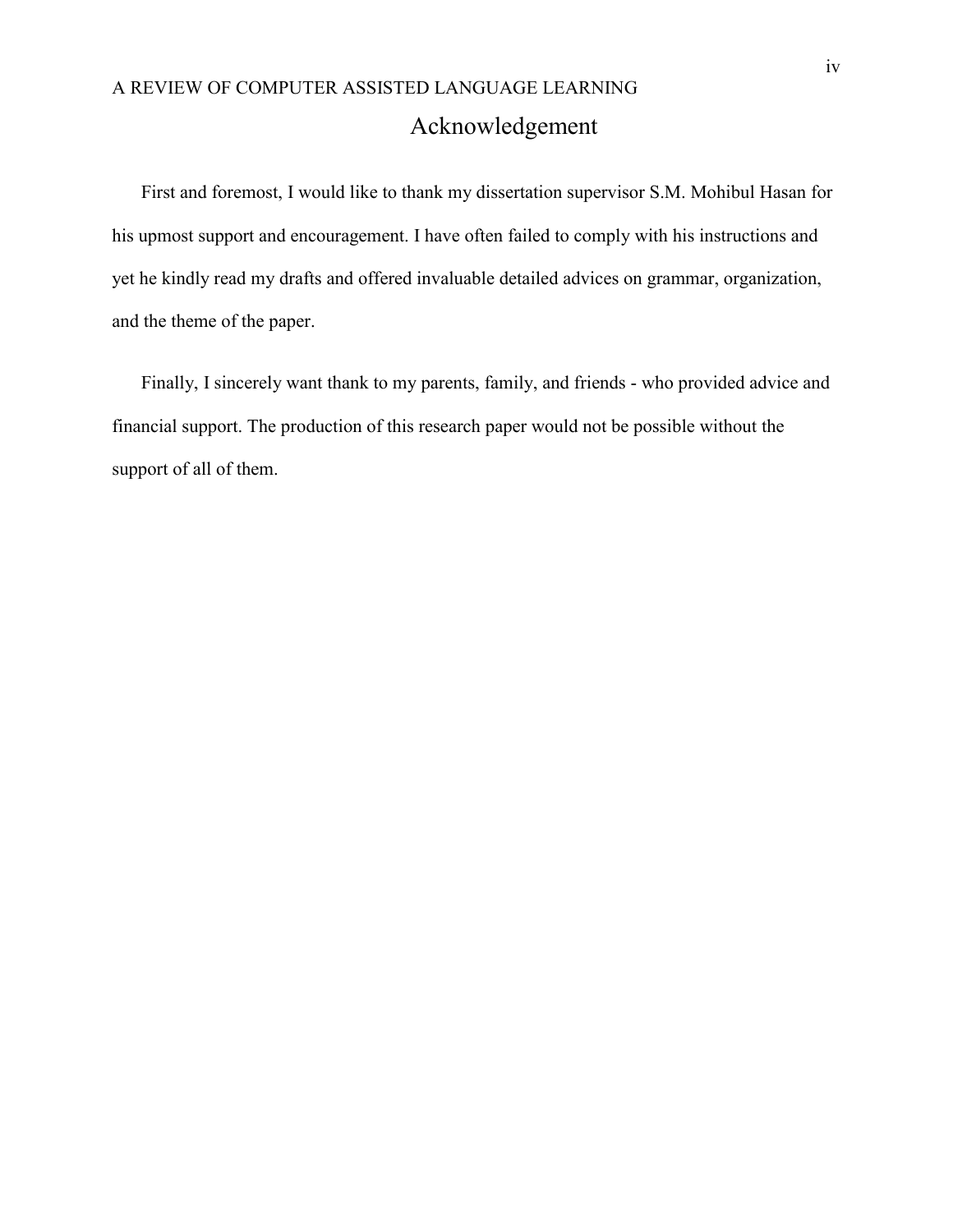<span id="page-4-0"></span>The 20th century was the most technologically progressive time of modern human civilization and the 21st century seems to have accelerated this progress even more. In this time period the methods of disseminating knowledge has gone through major changes. One of the most revolutionary of these paradigm shifts have been the introduction of the computer assisted language learning – the CALL method.

This paper will attempt to shed light on the definition of CALL, its historical background and extract its pros and cons through consulting various esteemed journal, books and periodicals. This paper will primarily focus on second hand data – namely multiple case studies- and the analysis of said data would be qualitative in nature.

Using the above mentioned data this paper will attempt to showcase how the various implementation of CALL around the world are highly context sensitive and try to establish whether the implementing CALL increases the efficiency and effectiveness of the learning process.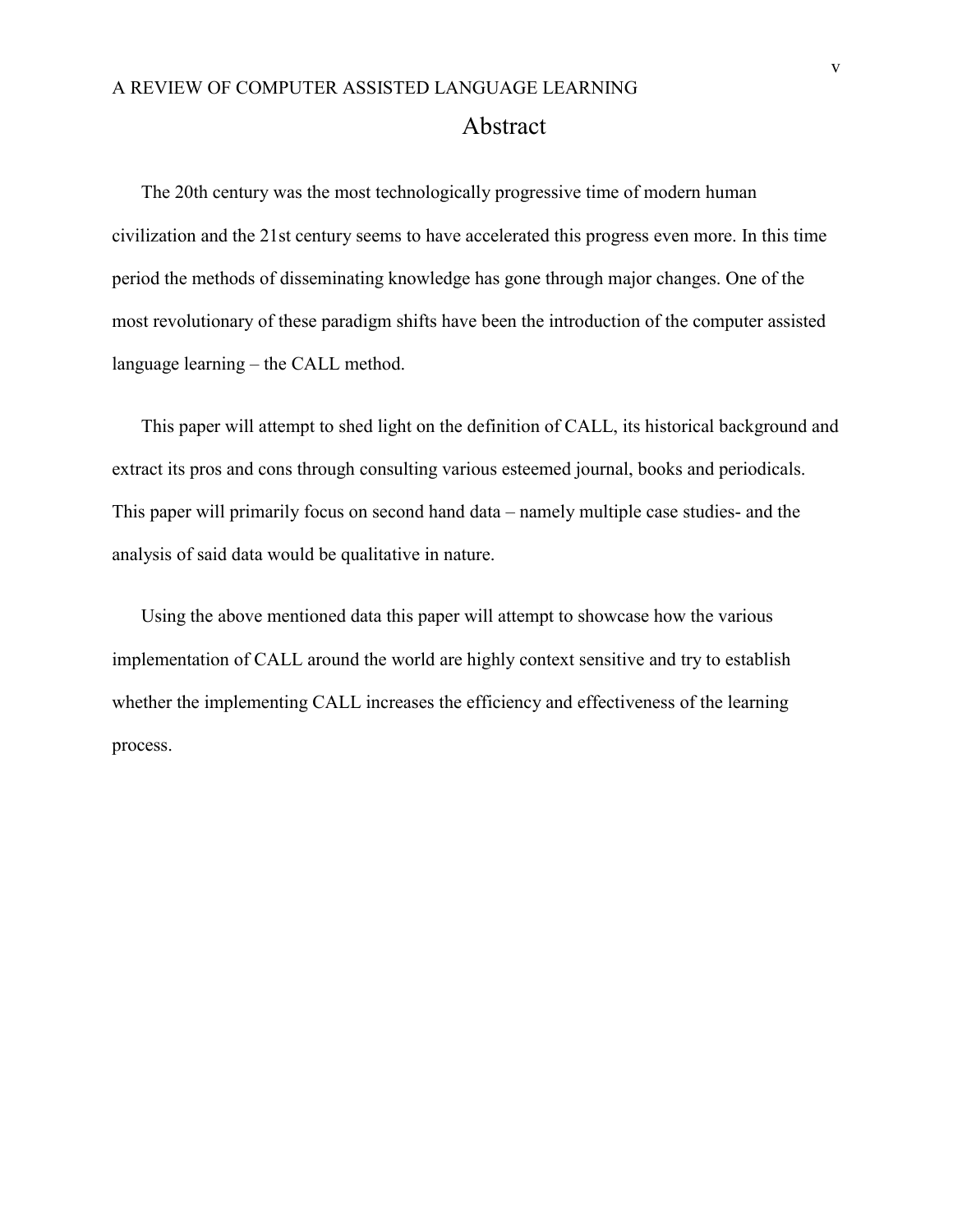#### CHAPTER I – INTRODUCTION

<span id="page-5-0"></span>This chapter will introduce the reader to the background of the study, the statement of the problem and the primary research questions. These pointers have been chosen based on the pattern provided by the Guide for Novice Researchers (Timothy J. Ellis, 2008). Finally, this chapter will conclude by presenting the structure of the paper proper.

#### <span id="page-5-1"></span>1.1Background of the Study

What it means to be educated or even just literate has changed in last 100-150 years. Traditional teaching methods (such as GTM) have often proven incapable of preparing the students of today for their responsibilities of the technology rich tomorrow. Unlike the times of classical antiquity (Greek, Roman philosophy) or even the barely two century old Victorian era a curriculum designed today does not retain its potency even two decades in the future. This pace of progress has made the vast majority of the traditional wisdom regarding the education system increasingly obsolete. Furthermore, these outdated methods tend to have no relevance to the lives of the technologically literate learners of today which – in turn – saps the motivation for study of many aspiring students. For Garcia the main goal of education is not to provide a list of content but to teach them[the students] how to learn autonomously and how to maintain an attitude of continuous independent learning to meet their needs and wants (García M. R., 2000). It is highly unlikely a demotivated student will be able to learn autonomously

However, this issue has not gone unnoticed by the best thinkers of recent times. Projects such as TICCIT and PLATO (explained in literature review) had pioneered the basics of what would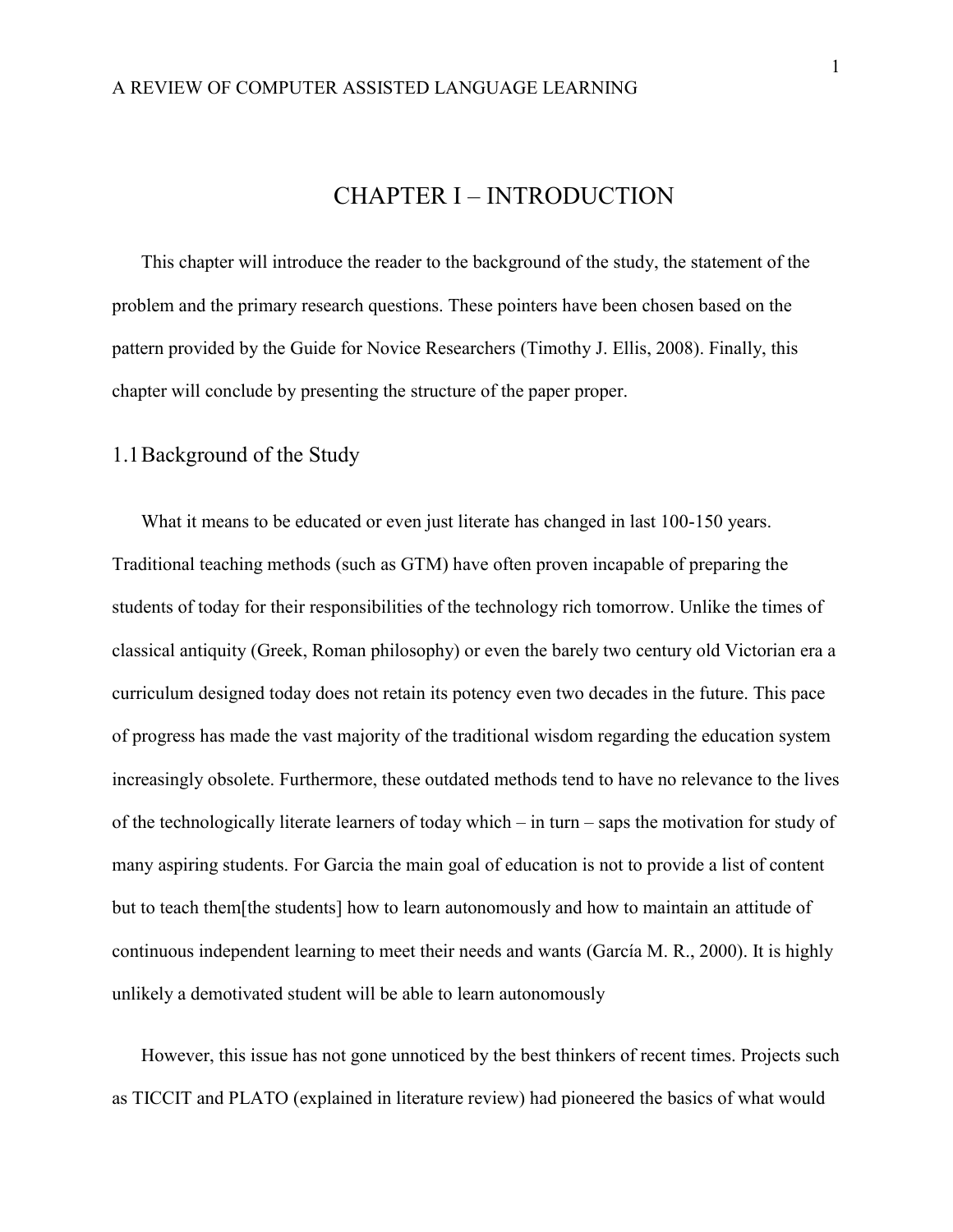be called Computer Assisted Language Learning today. As noted by Liddell, the efforts of these projects bore fruit in the 1990s alongside the personal computing revolution which saw the mass adoption of affordable personal computers in homes, schools and offices. CALL research and implementation have achieved exponential growth since the 1990; this field has been noted as a "growth area" by many analysts (Liddell, 1994)

All has not been well, unfortunately. During the mass adoption of the CALL method many financial, management and training issues have come to the attention of the curriculum planners.

#### <span id="page-6-0"></span>1.2 The Research Statement

The research statement – also known as the problem statement – gives any research initiative a solid foundation to build upon their argument. The importance of basing research on a wellarticulated problem statement is well accepted across disciplines such as information systems, education, and engineering (Creswell, 2005) . Kerlinger noted that "without some sort of statement of problem, the scientist can rarely go further and expect the work to be fruitful" (Kerlinger, 2000). In the words of Leedy, "The research problem serves as the starting point for the research and is a unifying thread that runs throughout all the elements of the research endeavor" (Leedy, 2005)

The primary research statement or the goal of this dissertation will be to define CALL with help of previously conducted academic research and discover the advantages and disadvantages bestowed by this method in an academic setting while the analysis of various CALL related case studies from around the world will showcase how the context aware implementation of the basic CALL premise goes a long way in enhancing the potency of this method.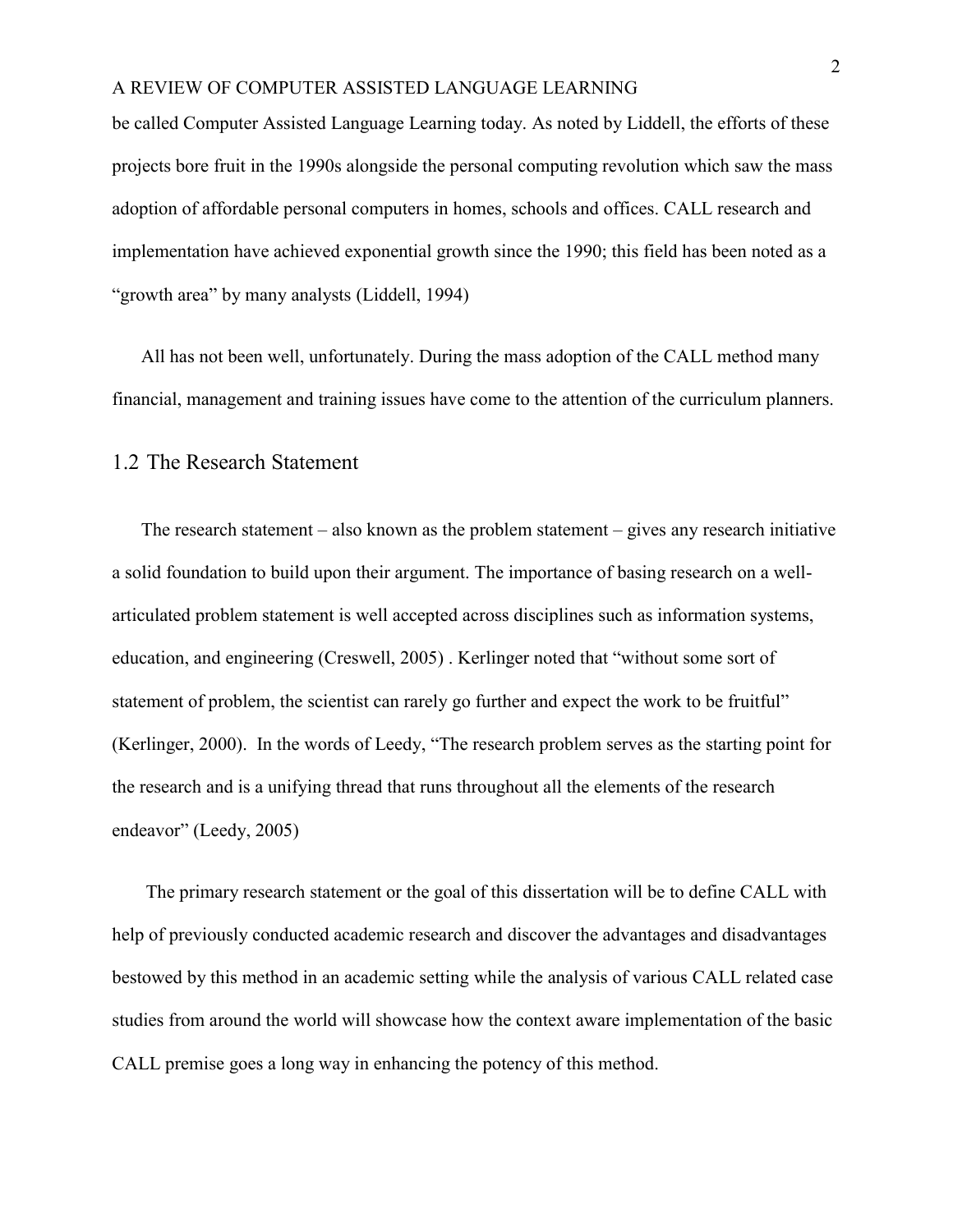#### <span id="page-7-0"></span>1.3 The Research Questions

Research questions "narrow the purpose [or goal of the study] into specific questions that the researcher would like answered or addressed in the study" (Creswell, 2005). They help the researcher focus on the relevant issues while trimming irrelevant information. Leedy describes the purpose of research questions succinctly in the following statement, "By attaining answers to those research questions, the study goals are met and a contribution towards solving the problem [statement] is made" (Leedy, 2005).

And thus, this paper will attempt to achieve the goal of section 1.2 through the answering of the following research questions:

- A. What is Computer Assisted Language Learning (CALL)?
- B. What is the reasoning behind implementing CALL in a classroom setting?
- C. What are the potential pitfalls when implementing CALL in an academic situation?
- D. How do the different socio-economic environments of learners across the world affect the way a CALL curriculum is implemented?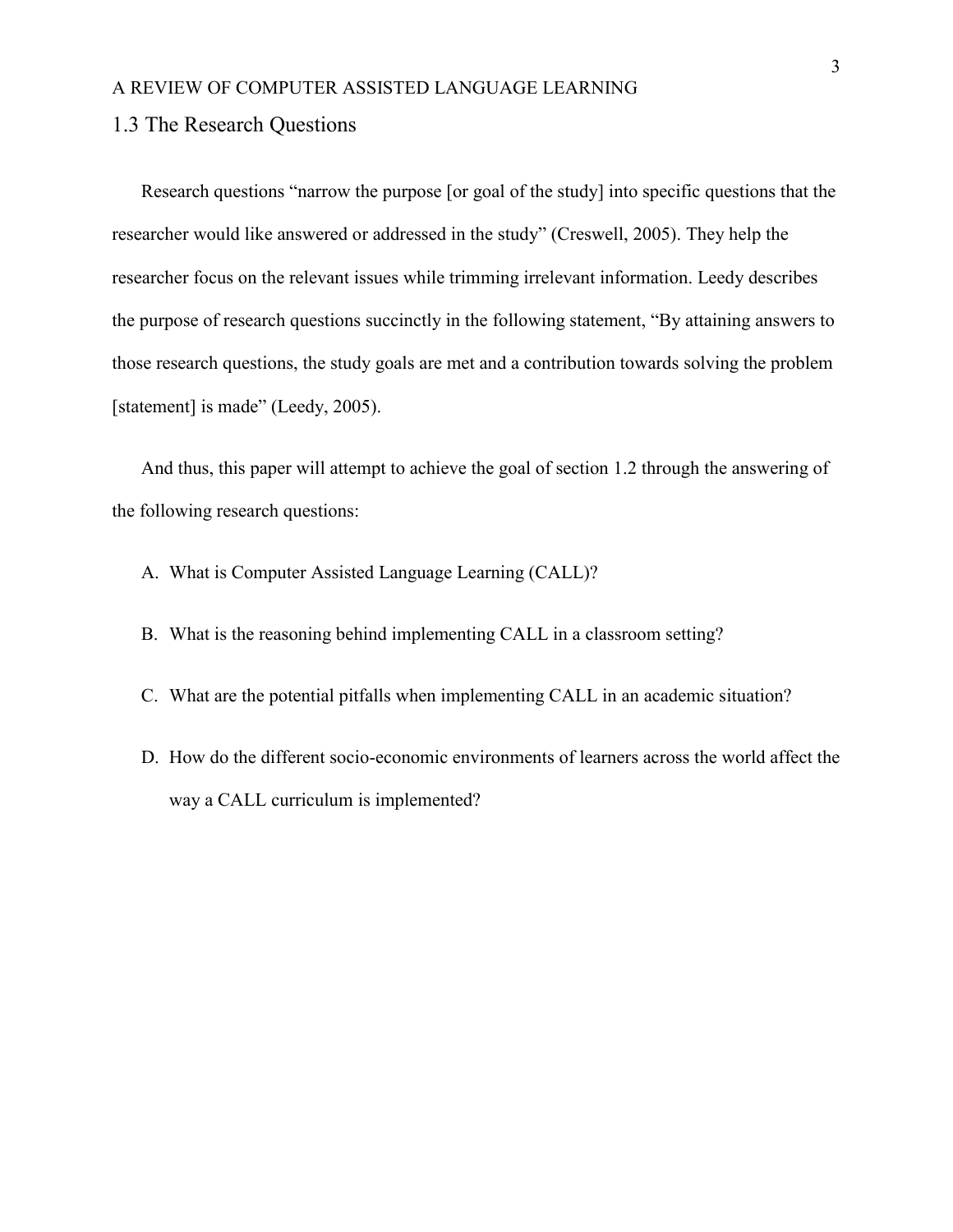<span id="page-8-0"></span>1.4 The Structure of the Paper

.

The main body of this paper has been divided into four parts for better legibility and cohesion. The first of these four is the Literature review section. This section will try to define CALL and discuss its historical background through the input of various relevant researchers and academic papers. Additionally, the advantages and limitations of this method would also be discussed in this section.

The next section – titled "Research Methodology" - will elaborated on the research methodology and/or techniques employed in this paper. The penultimate section of main research body –named "Case Studies"- will present the various case studies involving the implementation of CALL

Finally, the fourth section of the main research body "Findings and Conclusion" will discuss the findings – mostly patterns, commons themes or even contrasting elements – found in the case studies section and try to relate it to the research question. And then the paper will conclude after presenting a few recommendation for future research.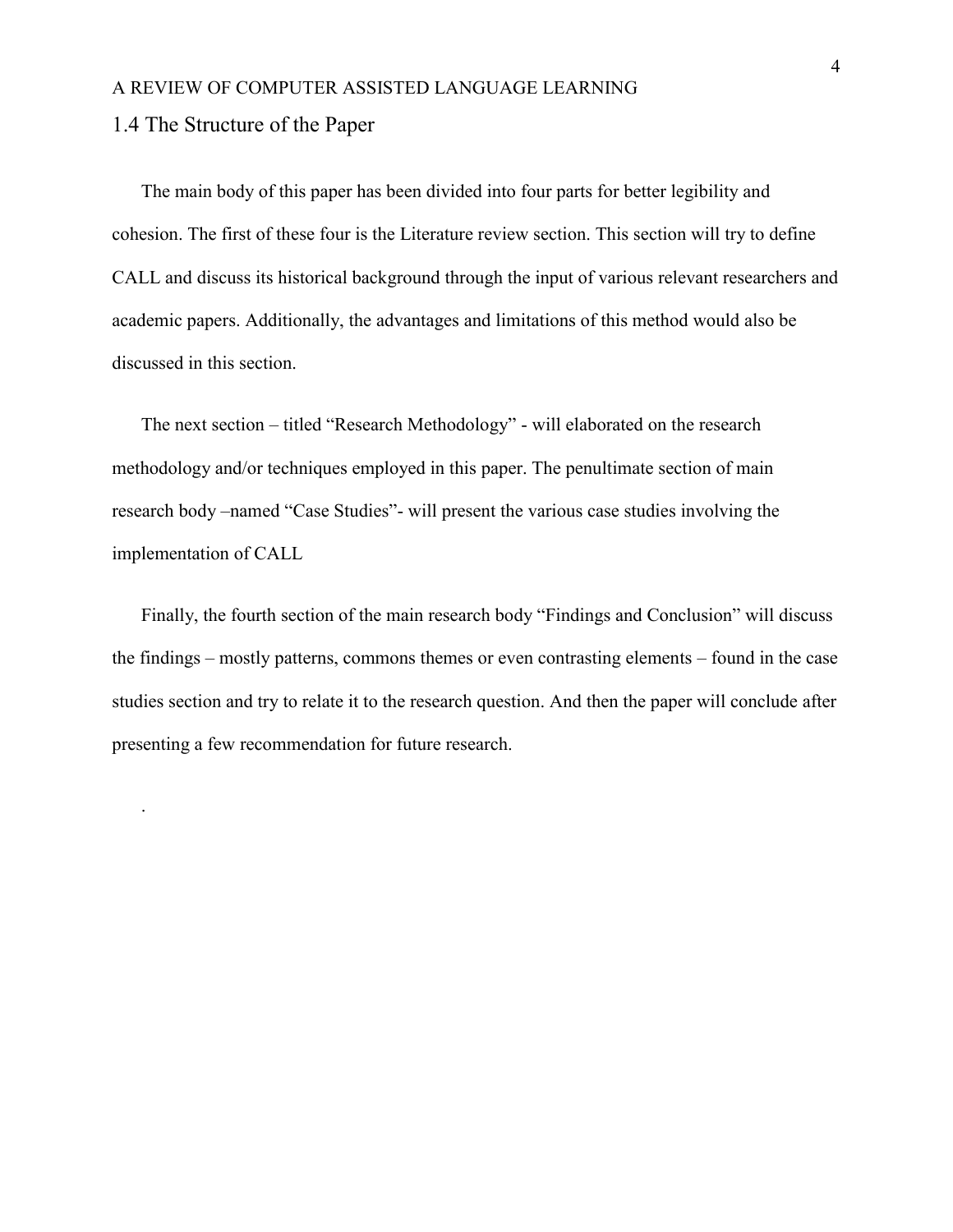## <span id="page-9-0"></span>A REVIEW OF COMPUTER ASSISTED LANGUAGE LEARNING CHAPTER II - LITERATURE REVIEW

#### <span id="page-9-1"></span>2.1 Defining CALL

Computer assisted language learning (CALL) can simply be defined as the following, "the search for and study of applications of the computer in language teaching and learning" (Levy, 1997). CALL falls under the umbrella of Educational technology which –in turn- can be defined as, "the study and ethical practice of facilitating learning and improving performance by creating, using, and managing appropriate technological processes and resources" (Robinson, Molenda, & Rezabek, 2017). While Educational technologies has existed for centuries the foray into the field of CALL is a relatively new development, only really coming into its own since the 1950s.

Various research findings show that allowing students to work with and ultimately automatously learn through computers increases their willingness to learn and learning efficiency greatly (Jonassen, 2000). This increased willingness and efficiency is the primary incentive behind implementing CALL in an academic setting.

Contemporary CALL research can be divided into three different fields - software, task pedagogy and learner-computer interaction (Chapelle, 2001). Researching software tends to be most common type of CALL research. As software is the most visible element of any CALL initiative most institutes and researchers tend to focus primarily on it. The software in this field may serve the function of a tutor, learning tool, practice medium or even a combination of them (Murray, 1993). Research into the field of learner-computer interaction seems be the sparsest of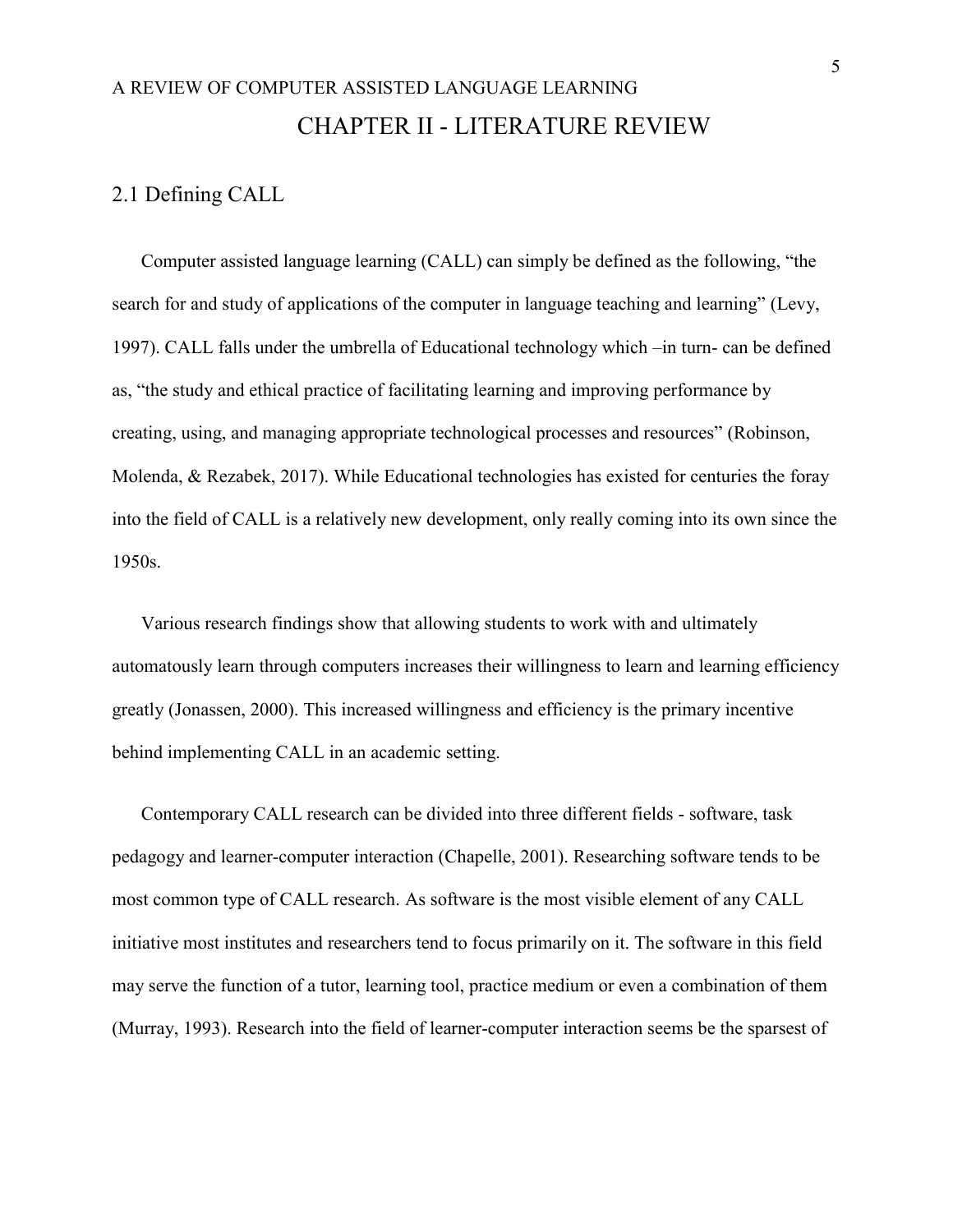the three. Research into the impact of personal attitude of learners and instructors seem to almost non-existent. (Vandewaetere & Desmet, 2009)

#### <span id="page-10-0"></span>2.2 Historical Background of CALL

The modern CALL programs can trace their origins all the way back to the late 1950s. With the advent of commercial digital computers the programmer from institutions such as MIT and IBM started to research into the educational capabilities of the machines. However, these efforts at the time was known as CALI (Computer-assisted language instruction) instead of CALL; CALI begin to be popularly called CALL by the associates in the field 1980s due to the shifting nature of the field – more focus was put into making the learning process more intuitive for the learner than making the instructions easier for the teacher. (Davies & Higgins, 1982)

Before venturing into the advancements made in the 1980s I would like to talk about the PLATO (Programmed Logic for Automatic Teaching Operations) project which has often been considered the progenitor of the modern CALL idea (Levy, 1997). Primary contribution of the PLATO project was the standardization of the supplementary materials of a CALL focused classroom. It stressed the inclusion of audio input for learners, graphics and flexible response analysis (Chapelle, 2001) . Two of the major tenants of the PLATO program was; a) a computerized way for the students to "talk" (electronic notes, early local email systems) to the their instructors and even the central computer and b) making the teachers directly involved into the material development process via the non-programmer friendly TUTOR system which allowed anyone with just a basic understanding of computers to be able to develop course materials.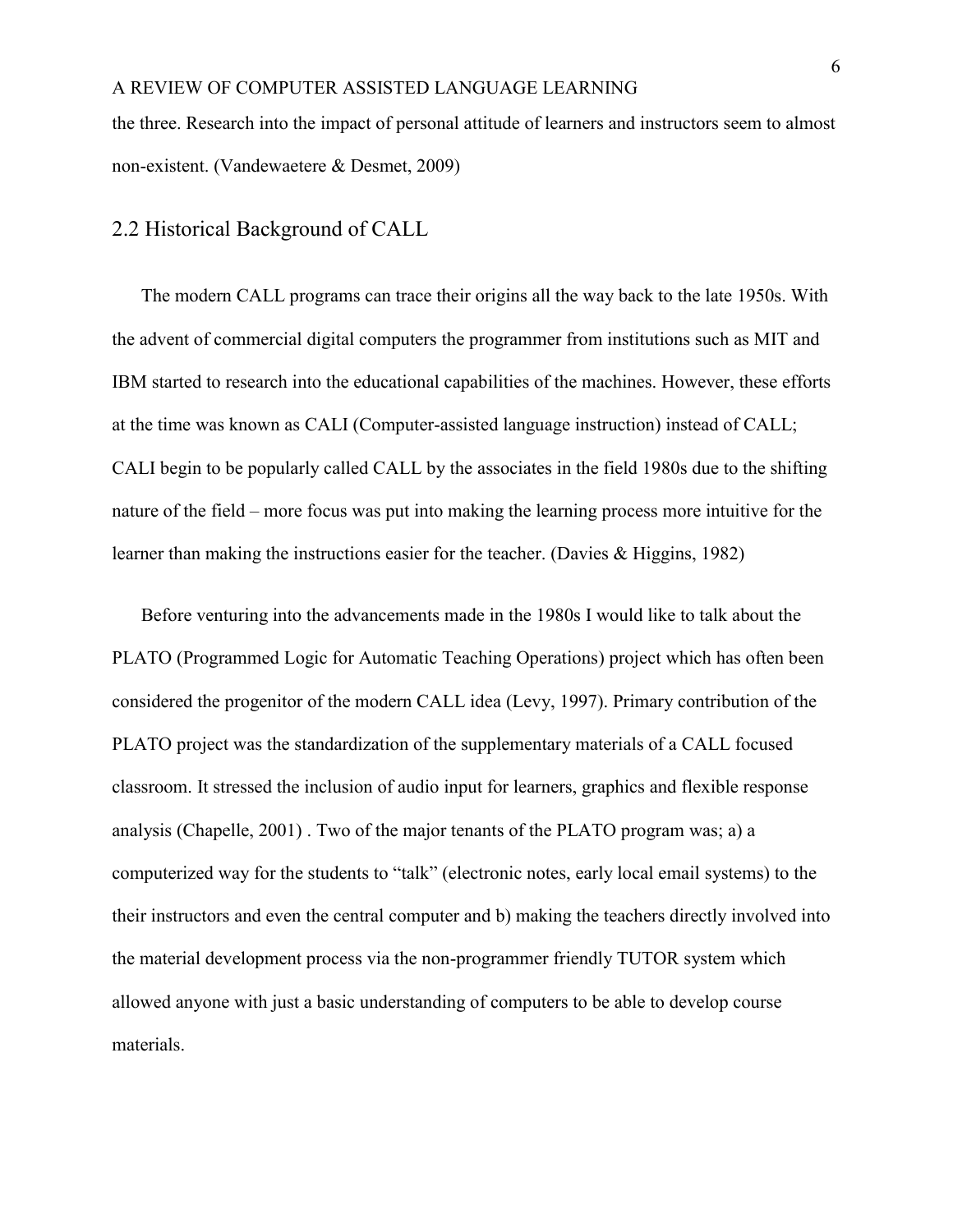Although the PLATO project started many of the things that would come to be considered the core of the CALL program it was the TICCIT (Time-Shared Interactive Computer Controlled Information Television**)** program in 1977 that combined the disparate elements of various early CALI initiatives into a coherent whole which started to resemble the modern CALL programs. TICCIT was a computer terminal system with a mainframe computer as its core which had the capability of combining audio, video and text – which in essence made it into the first multimedia capable computing system (Merrill, 1988). The TICCIT program was revolutionary for its time however, due to the immense cost of operating a mainframe based system in the 1970s this program did not manage to achieve mainstream success (Chapelle, 2001).

In the 1980s the cost of personal computers were starting drop low enough for the average person in the education field to own one. In order to the meet the rising demand for CALL programs projects such as Athena Language Learning Project (ALLP) were started. However, it was the1990s when the CALL programs really began achieve widespread adoption. Fastercheaper computers, wider computer literacy and easier to use computing interfaces allowed – for the first time- someone without any background in the computing or IT background to use CALL software and/or hardware and derive learning benefits from them.

This section along with section 2.1 answers the following research question, "What is Computer Assisted Language Learning (CALL)?"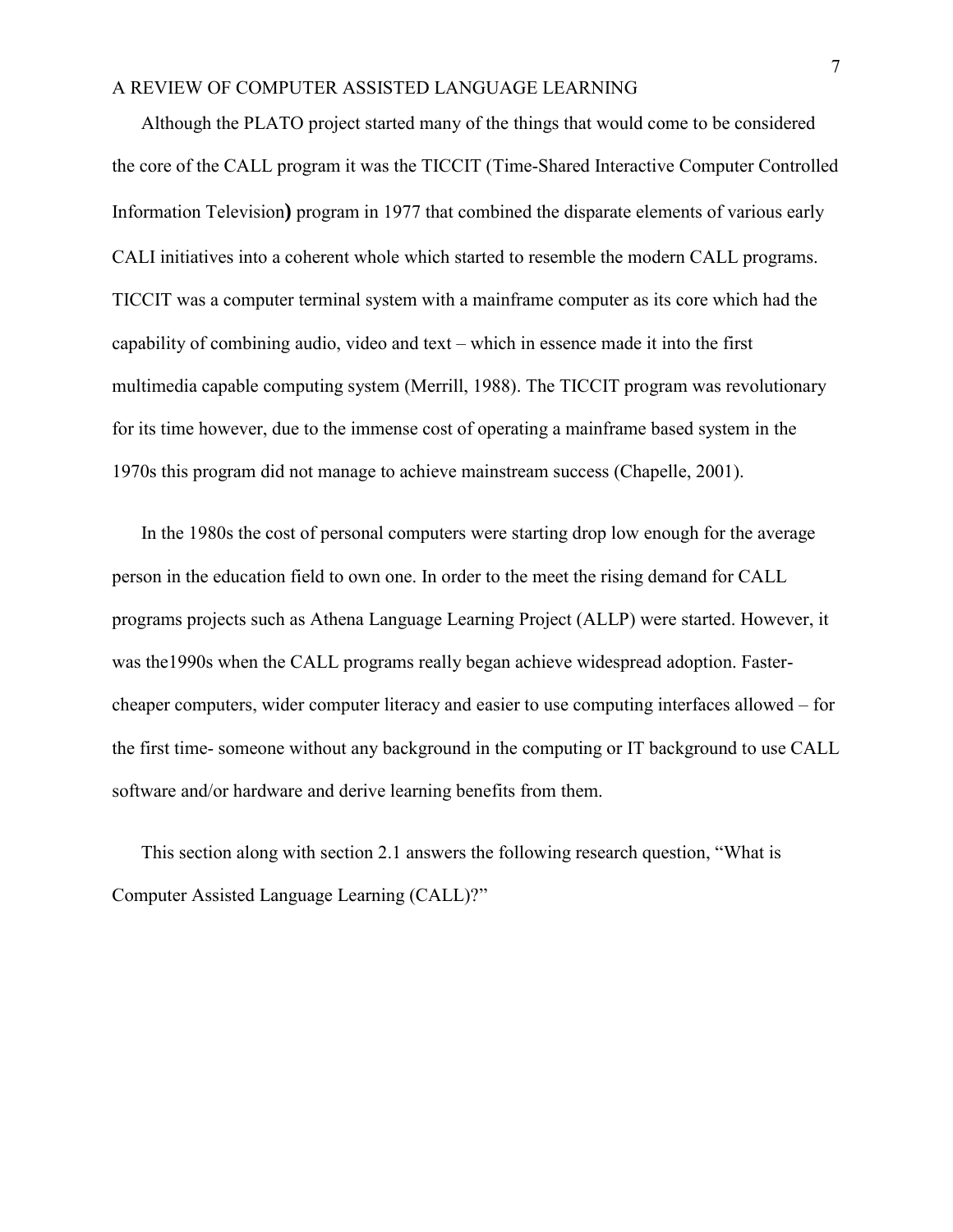### <span id="page-12-0"></span>A REVIEW OF COMPUTER ASSISTED LANGUAGE LEARNING 2.3 Why Implement CALL in Classrooms?

The primary incentive for implementing CALL into classrooms is the learning advantages it brings. Especially in the case of second language acquisition curriculums the inclusion of CALL initiatives have been met with positive responses from both the instructors and the learners. (Kung, 2002). The primary objective this section is to answer the following research question, "What is the reasoning behind implementing CALL in a classroom setting?"

CALL programs have the potential to provide multi-sensory stimuli and opportunity for multi-stage yet intuitive tasks. Instead of focusing on content memorization CALL programs allow the students to engage with their learning process in a way which is natural to how the human brain processes information. This kind of learning and natural processing co-operation should lead to increased learning efficiencies according to the Multiple Intelligence Theory (MIT) proposed by Gardner (Gardner, 1999).

According to Lee we should integrate language learning technologies into SLA(Second Language Acquisition) programs to reap the following rewards: a) a chance at proving practices before mass deployment through experiential learning, b) offer students more with learning motivation, c) enhance the students sense of achievement, d) increase authentic study material supply, e) encourage greater interaction between teacher-students and student-peers, f) emphasize the individual needs, g) gain independence from a single source of information, and h) attain greater global understanding. (Lee, 2000)

Three separate learning methods – namely – a) incidental reading – where learners read the text with the aim of completing the given activities successfully, b) reading comprehension – answering traditional comprehension questions and c) text manipulation – where students study a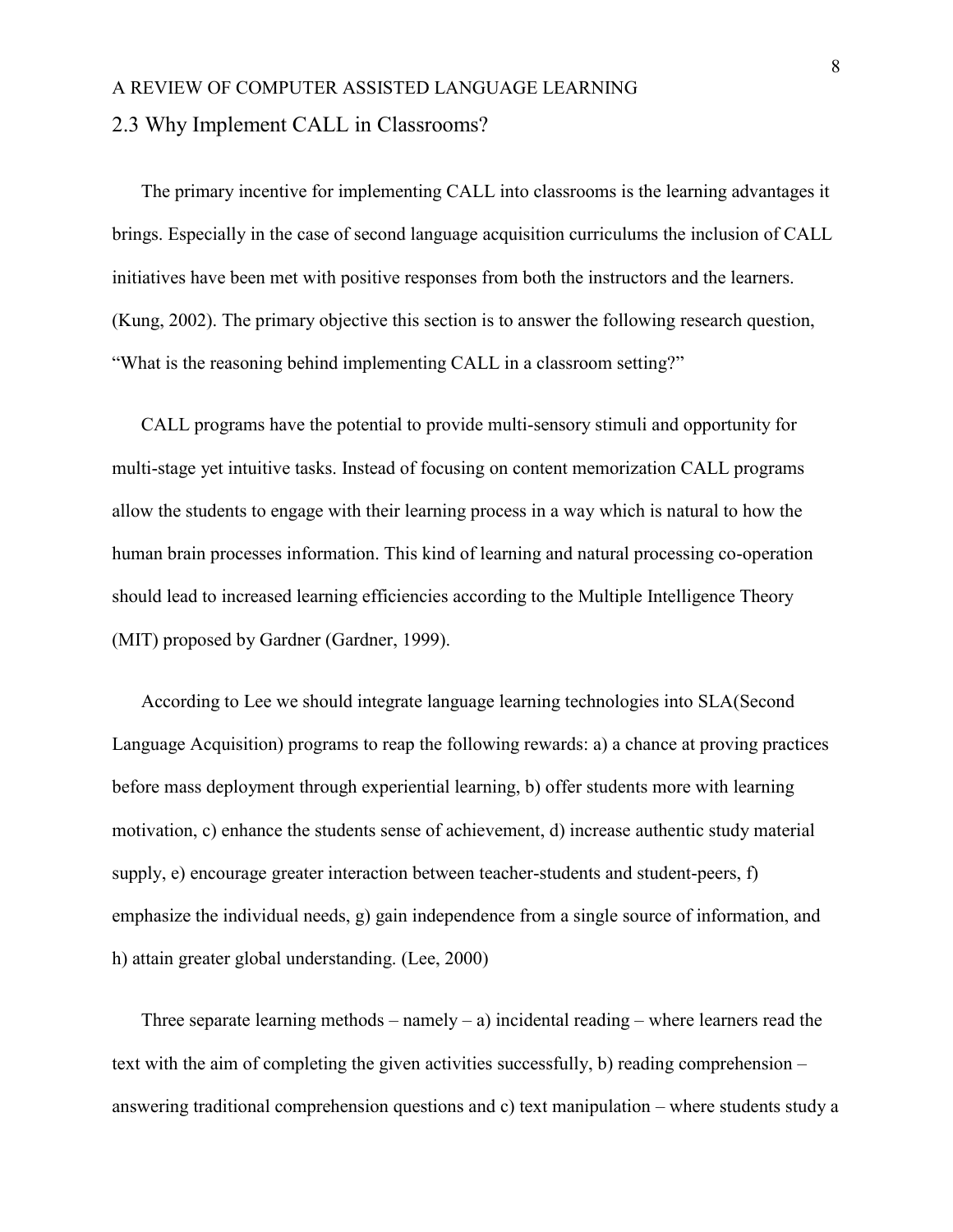text in terms of content and structure are all benefited with the addition computerized methods in the learning process (Jones & Fortescu, 1988).

#### <span id="page-13-0"></span>2.4 Limiting Factors of CALL

So far, this paper has featured the advantages gained by adopting CALL practices. However, there are some limitations to where and when a CALL program can be initiated. This limitations can be financial, software or hardware based. There are even some edge cases when a CALL program might be more of a detriment than a helpful element.

The first disadvantage of implementing a CALL program would the disruption of equity of education via the increased educational costs. Students from low-income families might fall behind in academic achievements in comparison to students of well-off families; the lack of access to computers at home might render them incapable of completing homework, assignments, projects or even exam studies in the most optimal manner. In the same vain lowbudget schools might not be able to afford enough computers in their labs or even afford a computer labs in the first place. Combinations of these two factors would likely create a very unfair educational environment for the afflicted students (Gips, DiMattia, & Gips, 2004).

The next potential limiting factor of CALL is the state of computer literacy of the teachers and students. Any CALL initiative have to first insure that the student and teacher body has at least a basic level computer literacy. If such literacy cannot be guaranteed at the outset then additional computer lessons might be in due. Arranging additional courses might run into financial, human resource or management problems. Another related issues is software or hardware malfunctions during lessons. The instructors need to be flexible enough to carry on a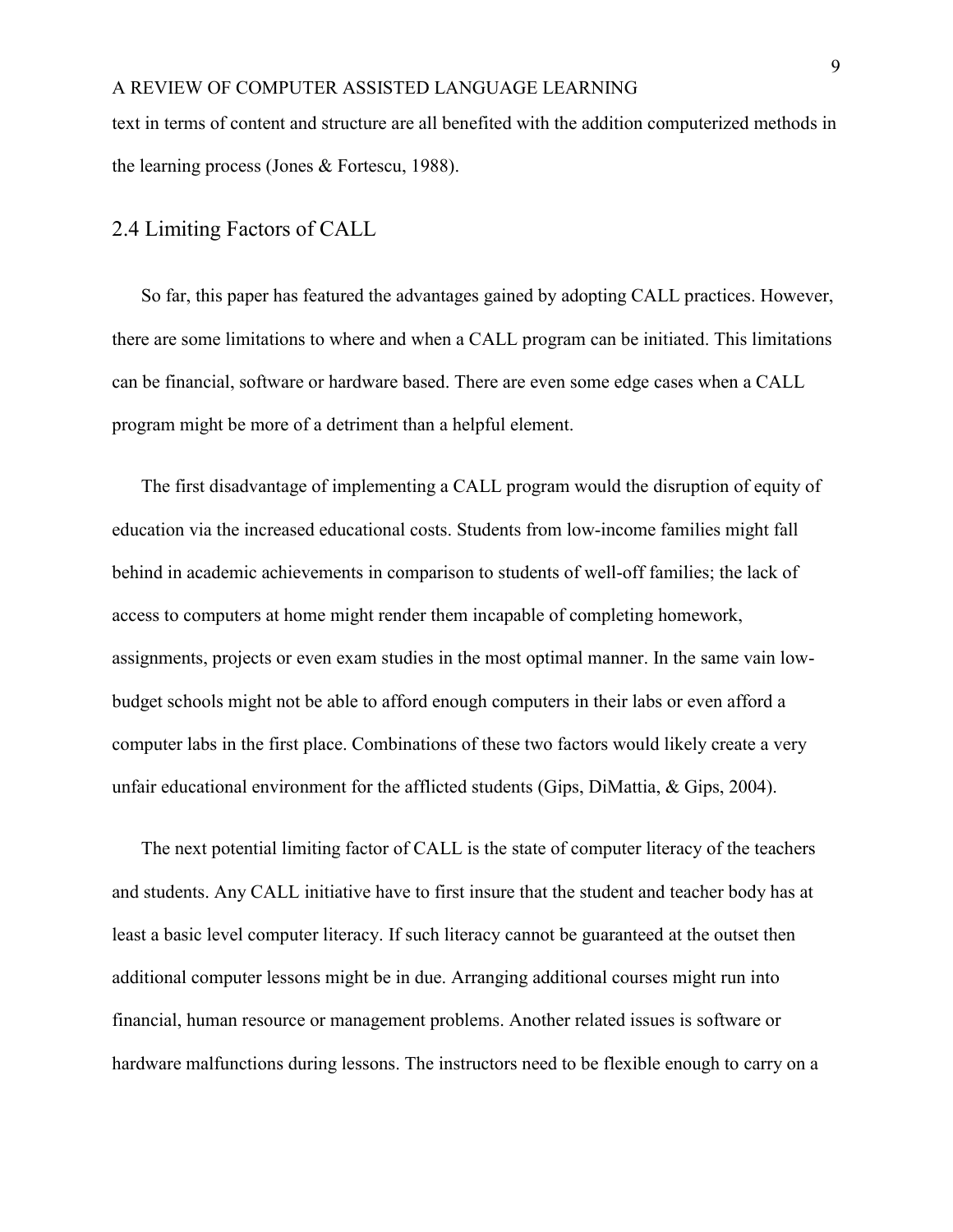lesson without the computer aids in such a scenario. This would complicated their lesson

planning and can even lead to wasted class days.

The above examples should be sufficient as answers to the research question, "What are the potential pitfalls when implementing CALL in an academic situation?"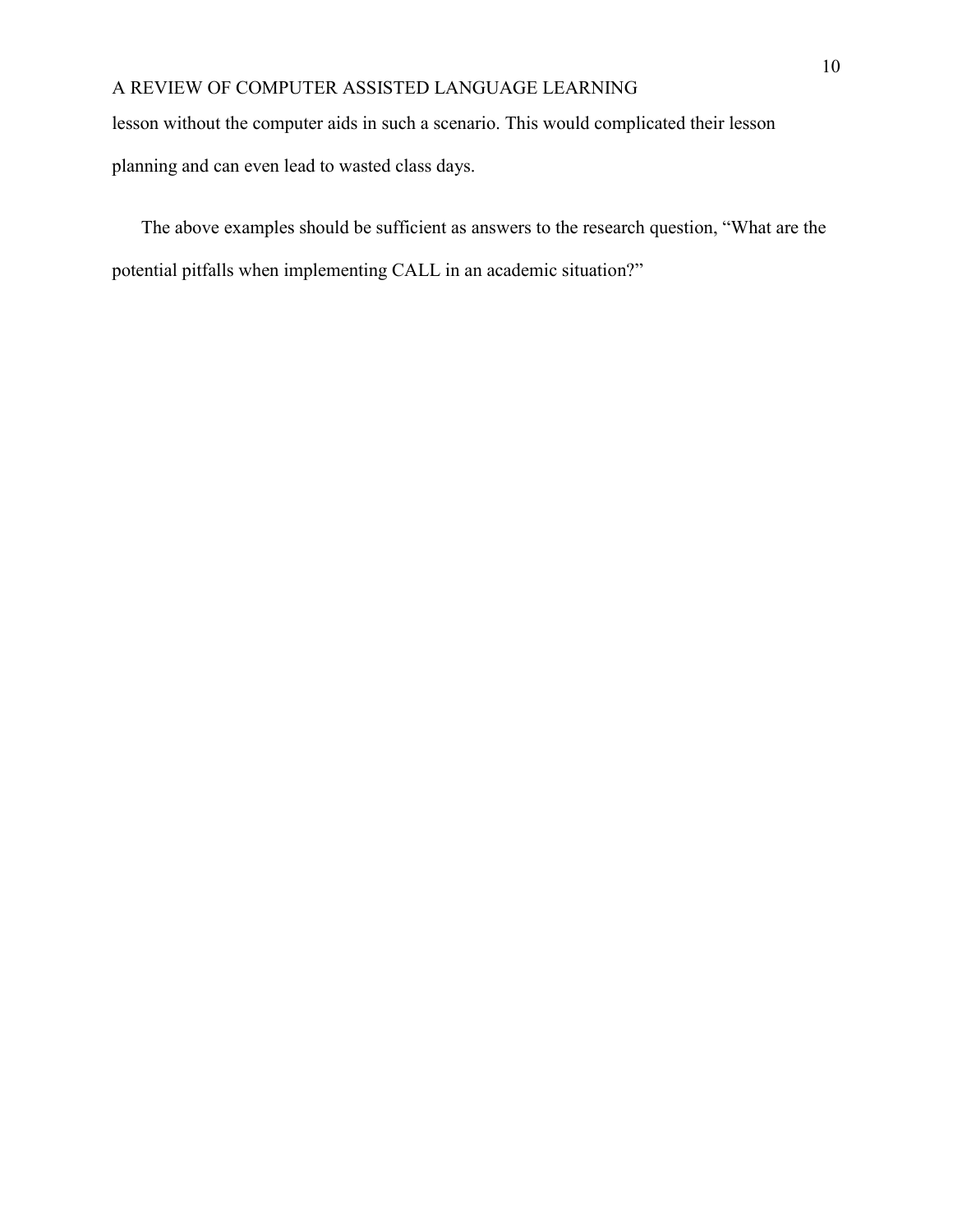## <span id="page-15-0"></span>A REVIEW OF COMPUTER ASSISTED LANGUAGE LEARNING CHAPTER III – RESEARCH METHODOLOGY

#### <span id="page-15-1"></span>3.1 Nature of the Data

This paper will primarily deal with second hand data. The data – particularly the case studies – will be collected from formally published journal and books. Case studies with substantial data sets and/or conclusive results will be represented in this paper. In this paper second hand data collection was chosen over first hand data collection due the need of data from multiple case studies from different countries/economic conditions which would be prohibitively costly and time-consuming to have conducted in person.

Additionally, the data collection will be qualitative in nature. Qualitative data can be characterized as "Data that approximates or characterizes but does not measure the attributes, characteristics, properties, etc., of a thing or phenomenon." (Qualitative data, 2017) The nature of qualitative research (which produces qualitative data) is elegantly summed up by the following statement, "Qualitative research is empirical research where the data are not in the form of numbers." (Punch, 1998) Qualitative data is one of the two primary forms of data collected for academic research; the other form being quantitative data. The characteristics of quantitative research and data are as follows, "Quantitative research deals in numbers, logic, and an objective stance. Quantitative research focuses on numeric and unchanging data and detailed, convergent reasoning rather than divergent reasoning." (University of Southern California, 2018)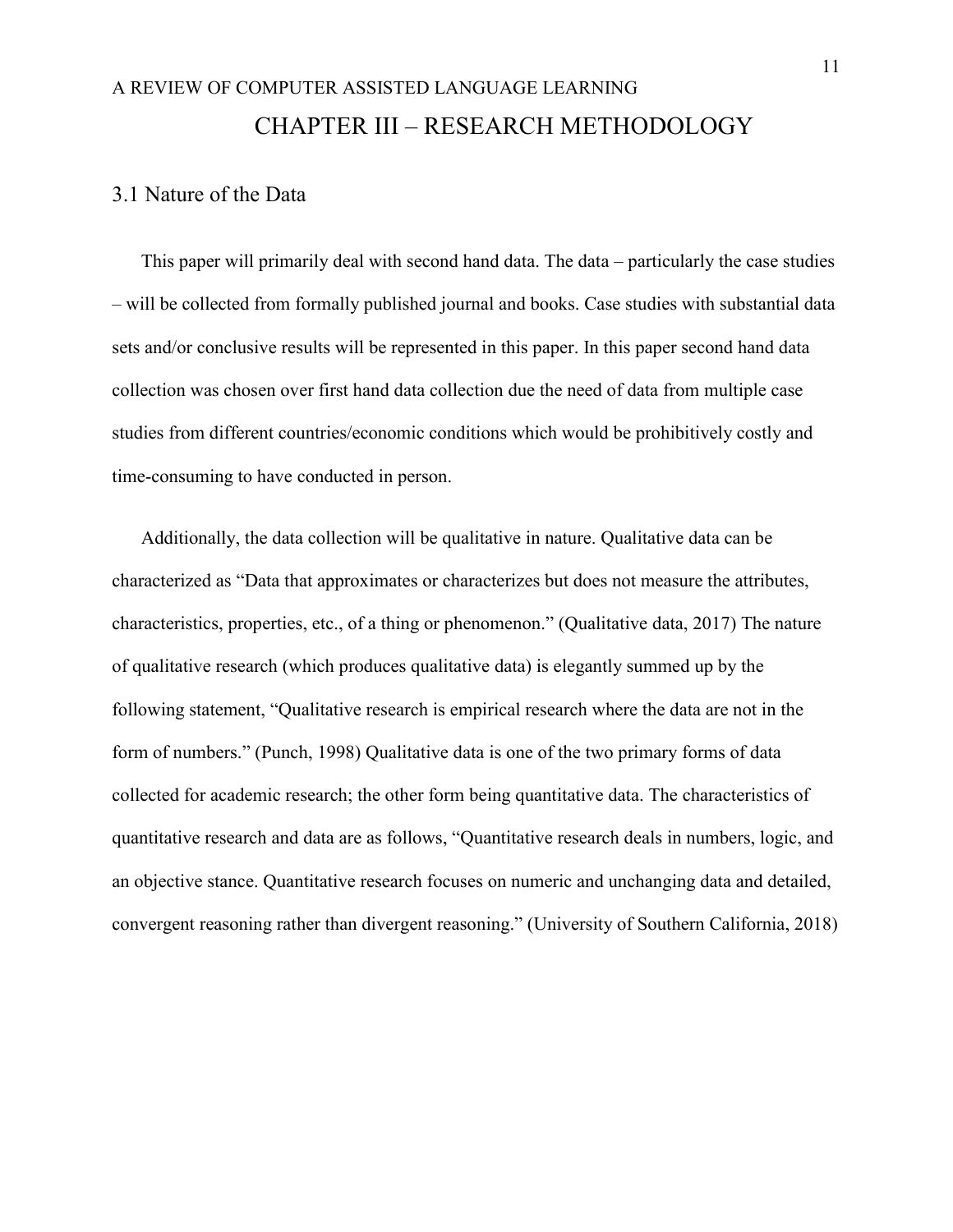#### <span id="page-16-0"></span>3.2 Research Objective.

The objective of this paper is to showcase the impact of personalization and modification of the basic CALL program and how these modifications allow CALL to function optimally in different socio-economic situations.

#### <span id="page-16-1"></span>3.3 The Significance of this Study

Even though CALL has shown immense potential and even achieved success in many schools, colleges and other educational institutes around the world its implantation has not been without complications and downright failures. It must be communicated to all parties that CALL is a diverse matrix of activities (Levy, 1997) and each instance of implementation requires its own personalized version of CALL. Trying brute force a standardized version of CALL would defeat its very purpose of being more flexible and reactive to modern tech infused educational environment.

As such, this paper will attempt to analyze multiple case studies involving the implementation of CALL to extract the elements that lead to success of said initiatives. By doing so this paper hopes to become a useful guidance tool for those who attempt to implement CALL in their own educational environment and become a brief digest of the corpus of study in this field.

#### <span id="page-16-2"></span>3.4 Limitations of the Study

The most visible limitations of this paper is the lack of first hand data and a lack of quantitative data collection. This papers aim of representing disparate cases of CALL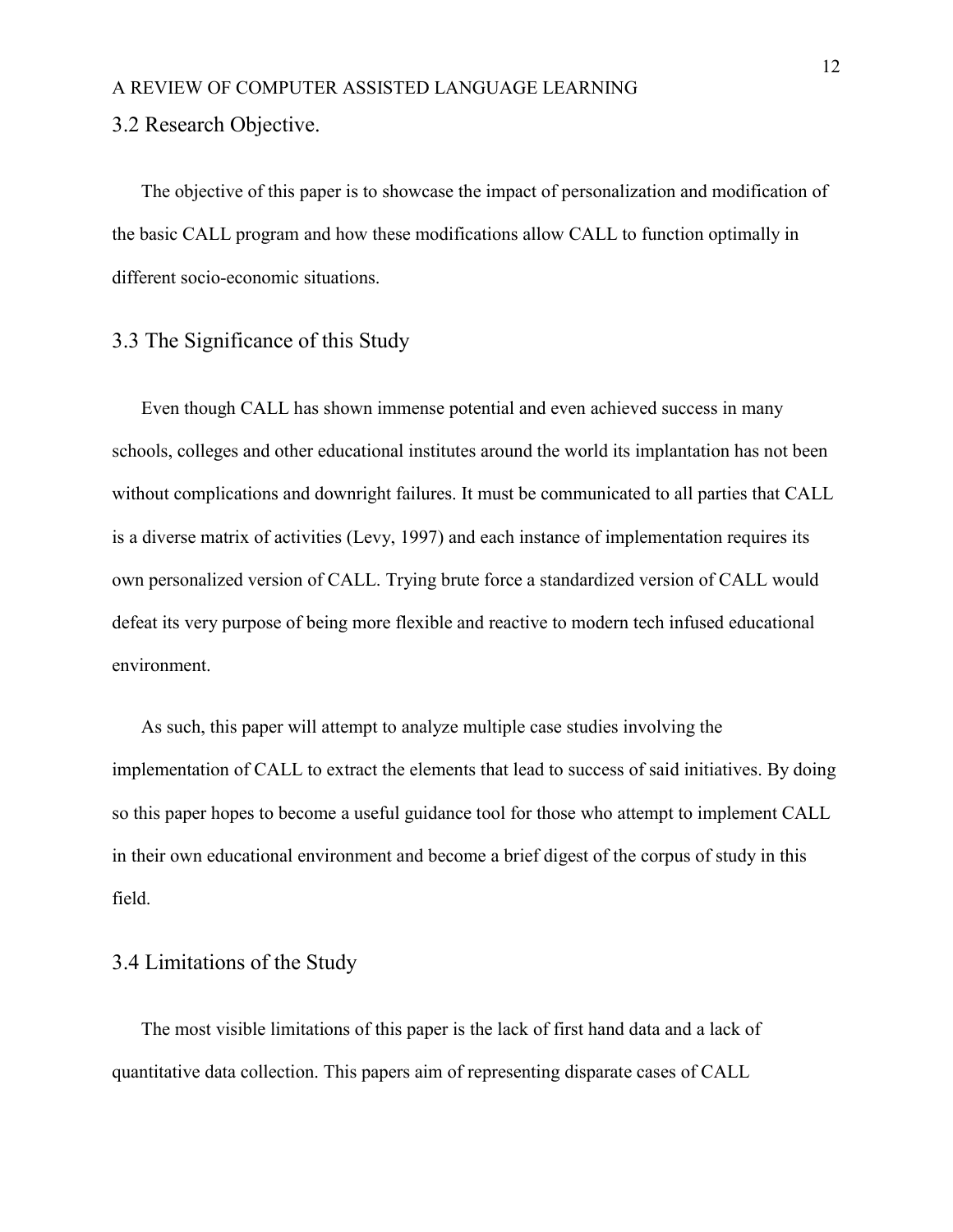implementation around the world has the unfortunate side effect of causing a deficiency of

locally conducted data collection.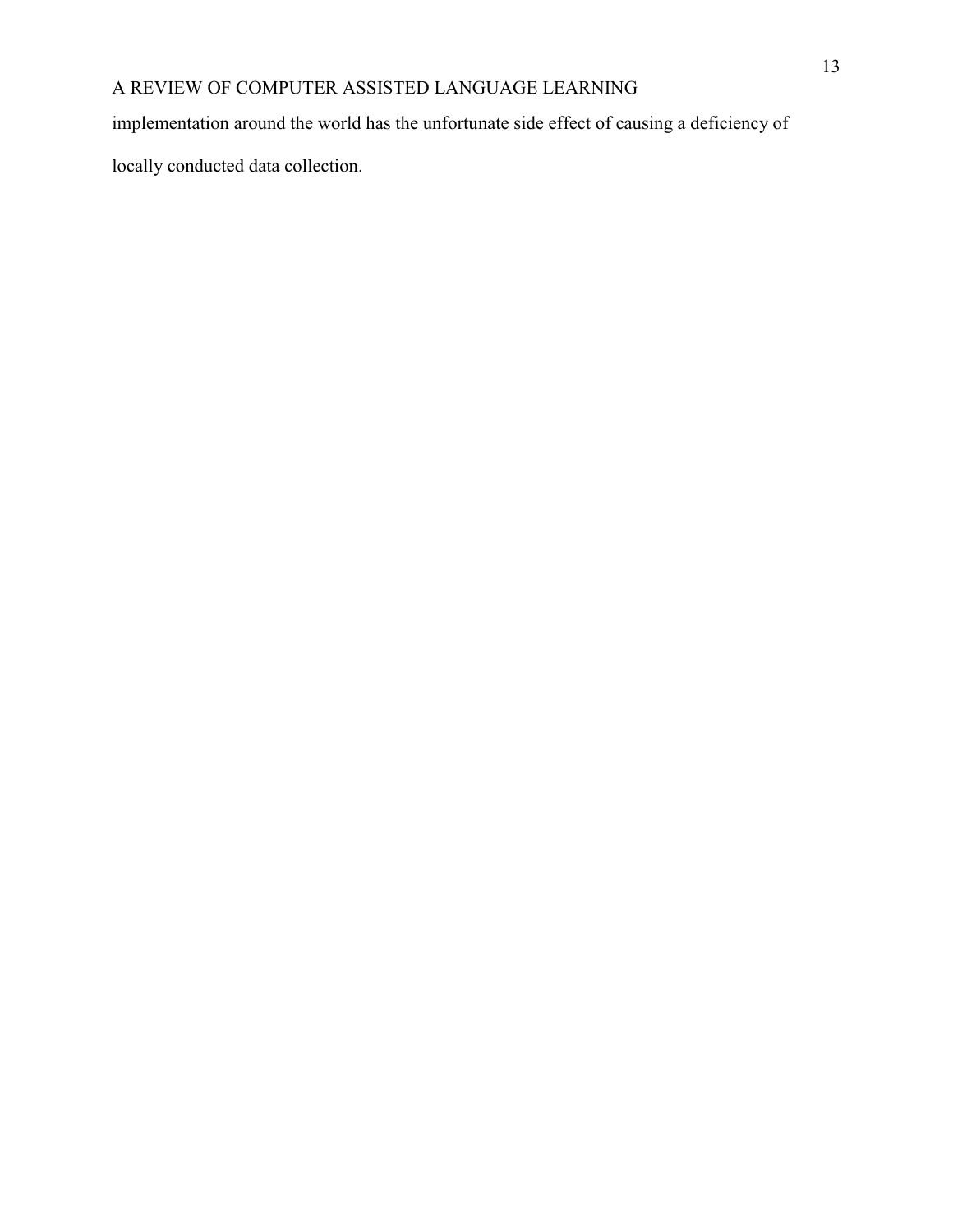## <span id="page-18-0"></span>A REVIEW OF COMPUTER ASSISTED LANGUAGE LEARNING CHAPTER IV – CASE STUDIES

In this chapter the paper will discuss various case studies conducted on CALL focused classrooms.

#### <span id="page-18-1"></span>4.1 Case A: The Case of Runyakitara

This case study focuses on an western Ugandan CALL curriculum (Katushemererwe & Nerbonne, 2015). Runyakitara is the collective name of the four native languages of the regions - Runyankore, Rukiga, Runyoro and Rutooro. Runyakitara has 6 million speakers. Even though the language had a sizable number of native speakers and had been used commonly around the western Uganda region most of the speakers of the language were not capable of reading or writing well in their native tongue. The author of the case study speculates that the cause of this phenomenon was the dominance of English in the education and job spheres of Ugandan society. As such, the author and his colleagues took it upon themselves to create a CALL system suitable for improving the reading and writing skill of the native population

This case offered a different set of challenges compared to the usual ESL context CALL systems tend to be employed in. The authors of the case study decided to focus purely on software to improve the performance of the applicants in this study. They created a program called "RU\_CALL" to help the local populace in their studies. The RU\_CALL program focused primarily on expanding the knowledge of vocabulary, the syntax, nouns, verbs and spellings of the learners and it also provided the learners with the opportunity to test their own progress at their own time.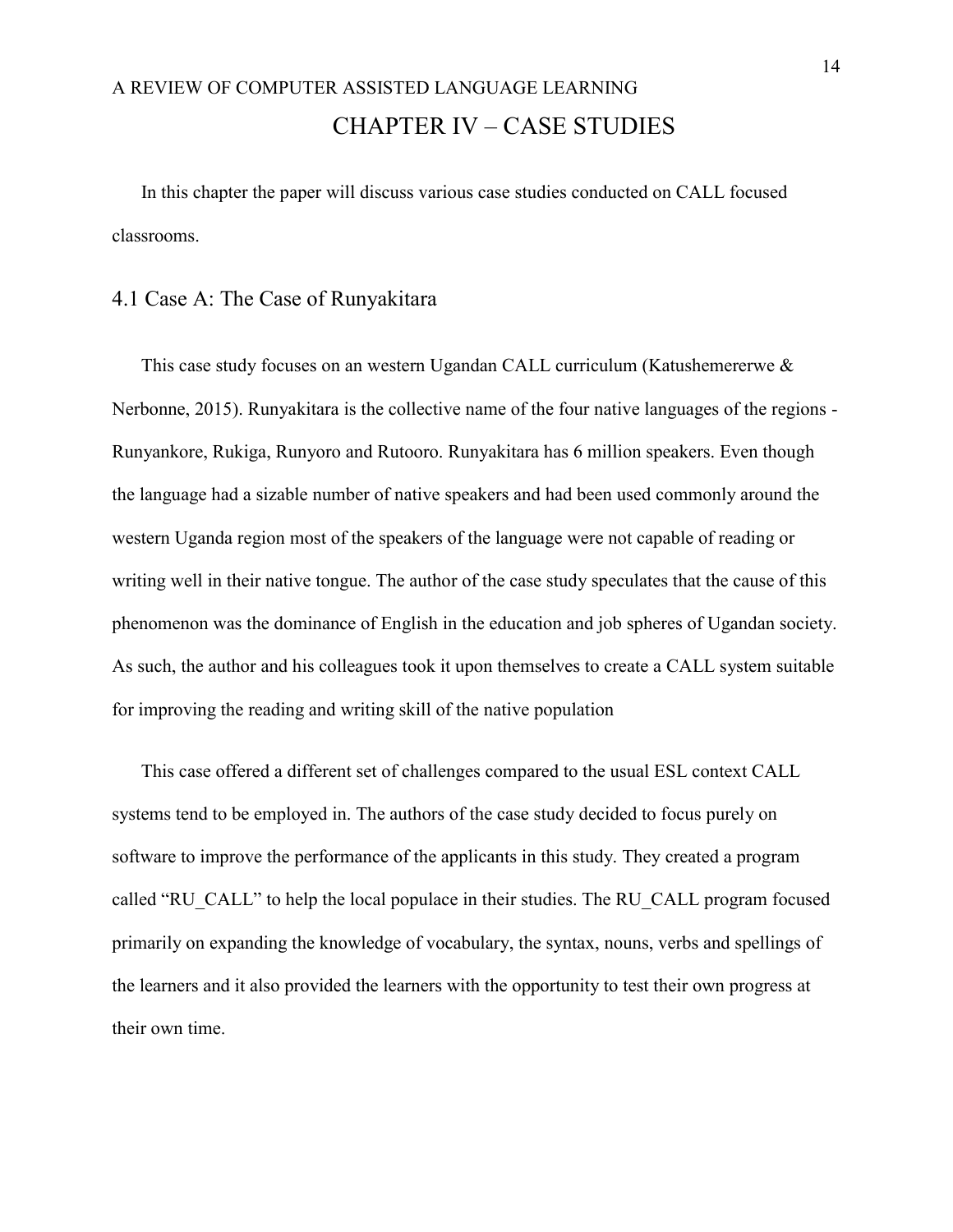The authors of the study conducted a pre-test before the deployment of the RU\_CALL program. The results of this test would serve as the control set against which the expected improvements due to the CALL program would be measured against. The total number of participants in the test were 26.

|                    | Pre-test experiment $(N=26)$ |         |                   |
|--------------------|------------------------------|---------|-------------------|
|                    | Vocabulary                   | Grammar | Grammar + writing |
| Mean               | 60.0                         | 63.5    | 54.8              |
| Standard deviation | 16.9                         | 18.2    | 16.5              |

*Table 1 Case A, pre-test scores*

<span id="page-19-0"></span>After the deployment of the RU CALL program a similar test was conducted with all 26 participants:

| Variable  | Learners | Mean score | Standard deviation |
|-----------|----------|------------|--------------------|
|           |          |            |                    |
| Pre-test  | 26       | 59.73      | 17.4               |
|           |          |            |                    |
| Post-test | 26       | 74.61      | 9.17               |
|           |          |            |                    |

*Table 2 Case A, comparison of pre-test and post-test scores*

<span id="page-19-1"></span>Both the standard deviation and the mean of the scores had improved after deployment of the RU CALL. On a scale of 1-5 a staggering 77% of the participants awarded the initiative a score of 5. When interviewed afterwards the participants mentioned the self-study and self-assess nature of the RU CALL program put them at ease and gave the courage to try out new things. Additionally, the authors of the study mentioned that even their instructors had incomplete grasp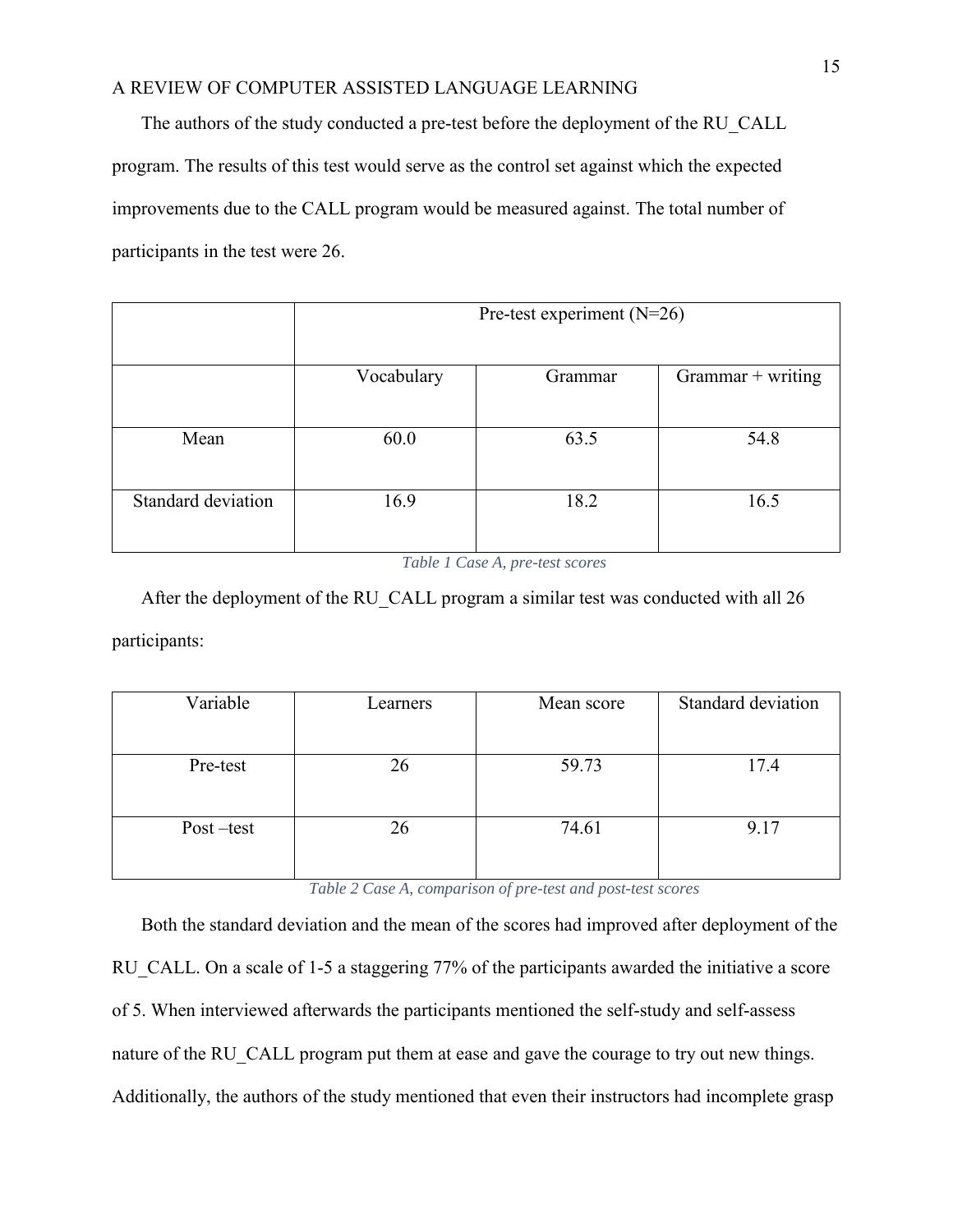of the target language at times; so, an impartial and feature rich program allowed both parties to double check their own competencies without the fear of ridicule.

#### <span id="page-20-0"></span>4.2 Case Study B: CALP for School Leavers

The following case study was conducted in New Zealand in the year 2000 (Smith, 2012). The New Zealand Qualification Authority (NZQA) prepared a Computer Learning Assistance Program (CALP) for a group of 17 students who had regularly ditched classes and had showed no interest in regular study. The participants came from various schools with a wide array of problems - lack of self-confidence, rebelliousness, drugs, homelessness, alcoholism, depression and lack of English competence. Most the participants shared one opinion – the general education curriculum employed in NZ schools were not adequate or even tolerable for them.

Over the course of a 24 week long full time course the students were provided with various types of learning opportunities. The observers noticed that both instructor based lessons and pair work activities garnered little positive response from the participants. However, participants reacted very positively to the personal computing time provided to them. They especially appreciated the multimedia and interactivity rich softwares and activities. The author of the study speculated that this appreciation might be due to the fact that "the student is kept busy and feels safe" while engaging in such multimedia activities. As their interactions with their instructor decreased and time spent with the computers increased the students became more enthusiastic about their learning process. These students already had a great deal of personal issues plaguing them, additional scorn – intentional or not- from the instructors or well-performing students might have completely demotivated them. The author of the study brought attention to the following quote by Hanson-Smith to hammer home this point, "computers are patient, they speak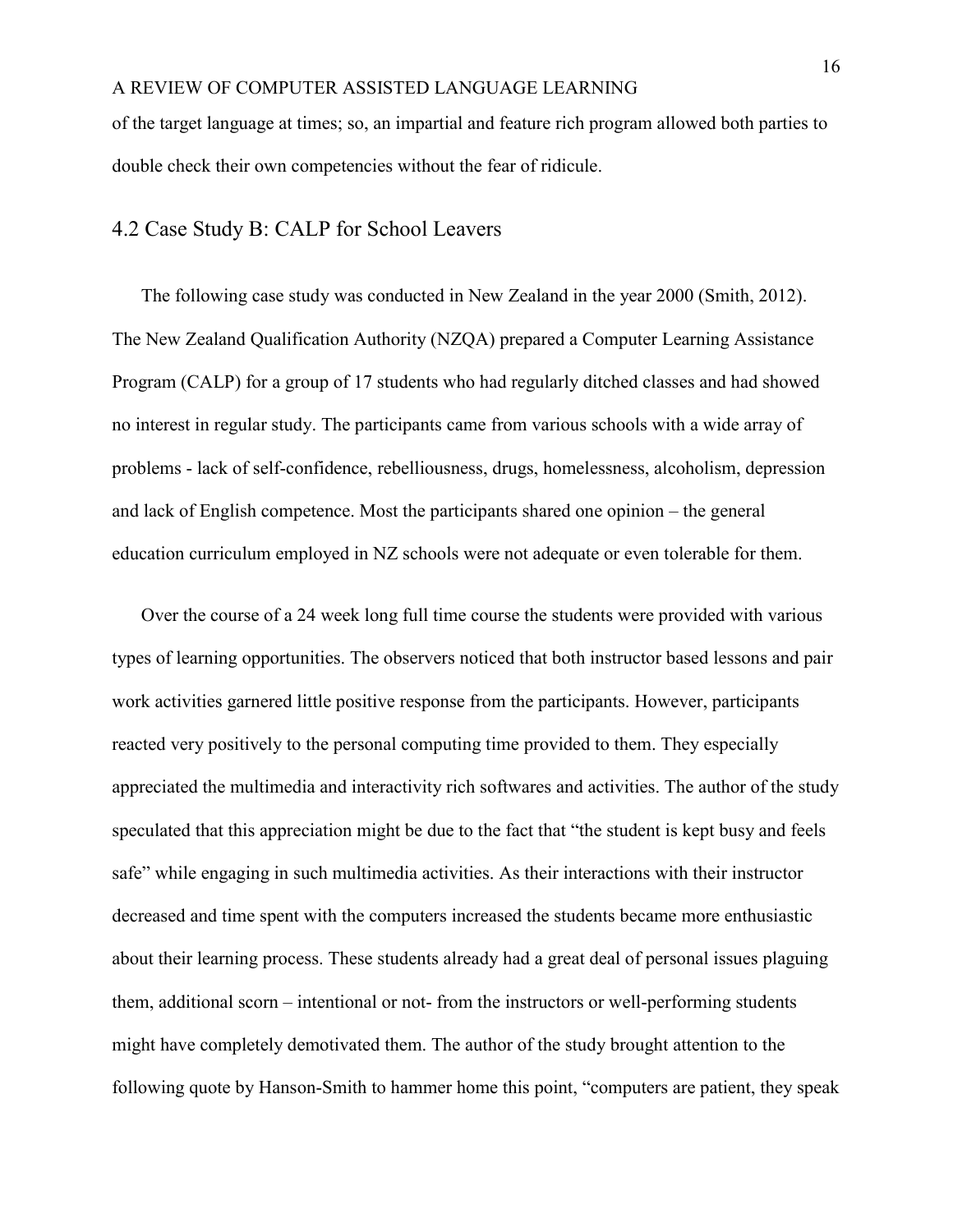clearly, and they don't (in their best incarnations) give off subtexts implying that the user is dumb" (Hanson-Smith, 1997).

At the end of the 24 week course 12 students managed to pass the curriculum while 5 dropped out. The whole endeavor was deemed a success as without this course all 17 students would have failed to pass.

#### <span id="page-21-0"></span>4.3 Case Study C: Elementary Chinese Learning for American Students

This CALL implementation was conducted on a class of 14 American Foreign exchange students in Jinan University, China (Hong-yan, 2007). The goal of the curriculum was to allow the 14 participants to achieve elementary level proficiency in Chinese within 14 weeks. All the students were above the age of 18 in this class. The instructor was a Chinese native speaker with advanced proficiency in English.

The learning process in this curriculum has three distinct phases. The first 4 weeks consisted of learning to speak and understand to basic Chinese. Voice recognition software helped students practice their learning on their own.

On the 5<sup>th</sup> week the course the course reached its second stage. The learners were given instructions on how to write down Chinese characters on paper. They were provided with multimedia instructions on to how to write Chinese characters. When the multimedia instructions were too complicated to follow or replicated the instructor provided onsite examples on how to write those Chinese characters.

The third phase began when students were allowed to use Chinese word processors to create computer documents in Chinese. The error checking algorithm included in the provided word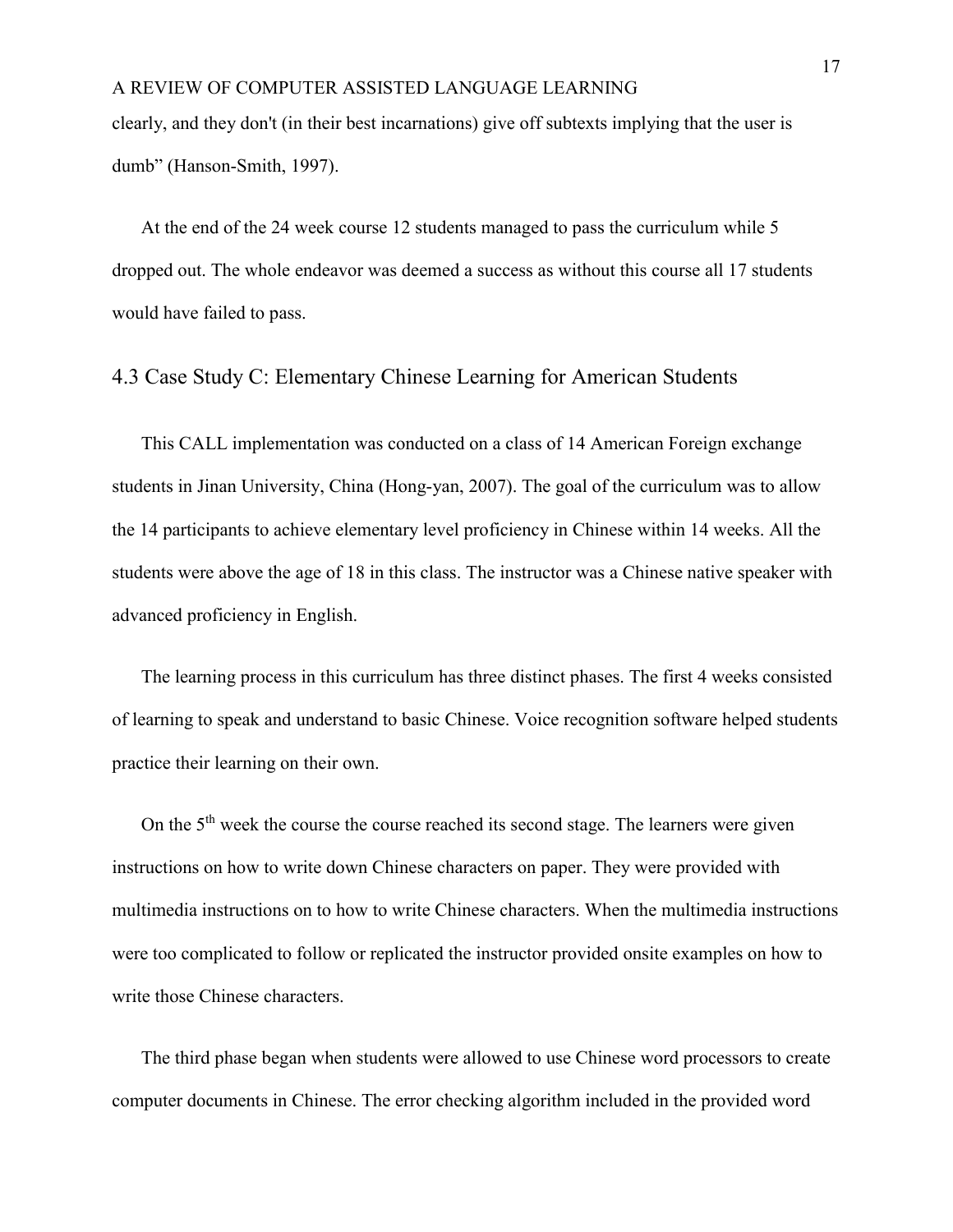processing software gave the students a preliminary verdict regarding their accuracy and then the students submit the finalized documents to the instructors for final evaluation.

Interestingly, as more and more weeks passed by relationship between the instructor and the students became more and more cordial. The students became open to the idea of asking for help – even at seemingly trivial hurdles. This seemed to have greatly improved their learning efficiency.

Within the 14 weeks 4 proficiency tests were conducted. The results of said tests are given below:

|        | Mean  | Median | Std. Deviation | Interquartile |
|--------|-------|--------|----------------|---------------|
|        |       |        |                | Range         |
| Test 1 | 89.57 | 93.50  | 11.93          | 9.50          |
| Test 2 | 90.07 | 90.50  | 8.08           | 12.25         |
| Test 3 | 91.86 | 93.50  | 7.47           | 14.00         |
| Test 4 | 92.89 | 94.75  | 6.66           | 8.13          |

#### *Table 3 Case C, results of the proficiency tests.*

<span id="page-22-0"></span>As can be seen from the table above the students have been able to demonstrate constant improvement.

This case study has presented us with a nice balance of instructor instruction and computer instructions. The higher average age and higher willingness to learn (the learners had volunteered for the student exchange program) is likely to be the cause for this.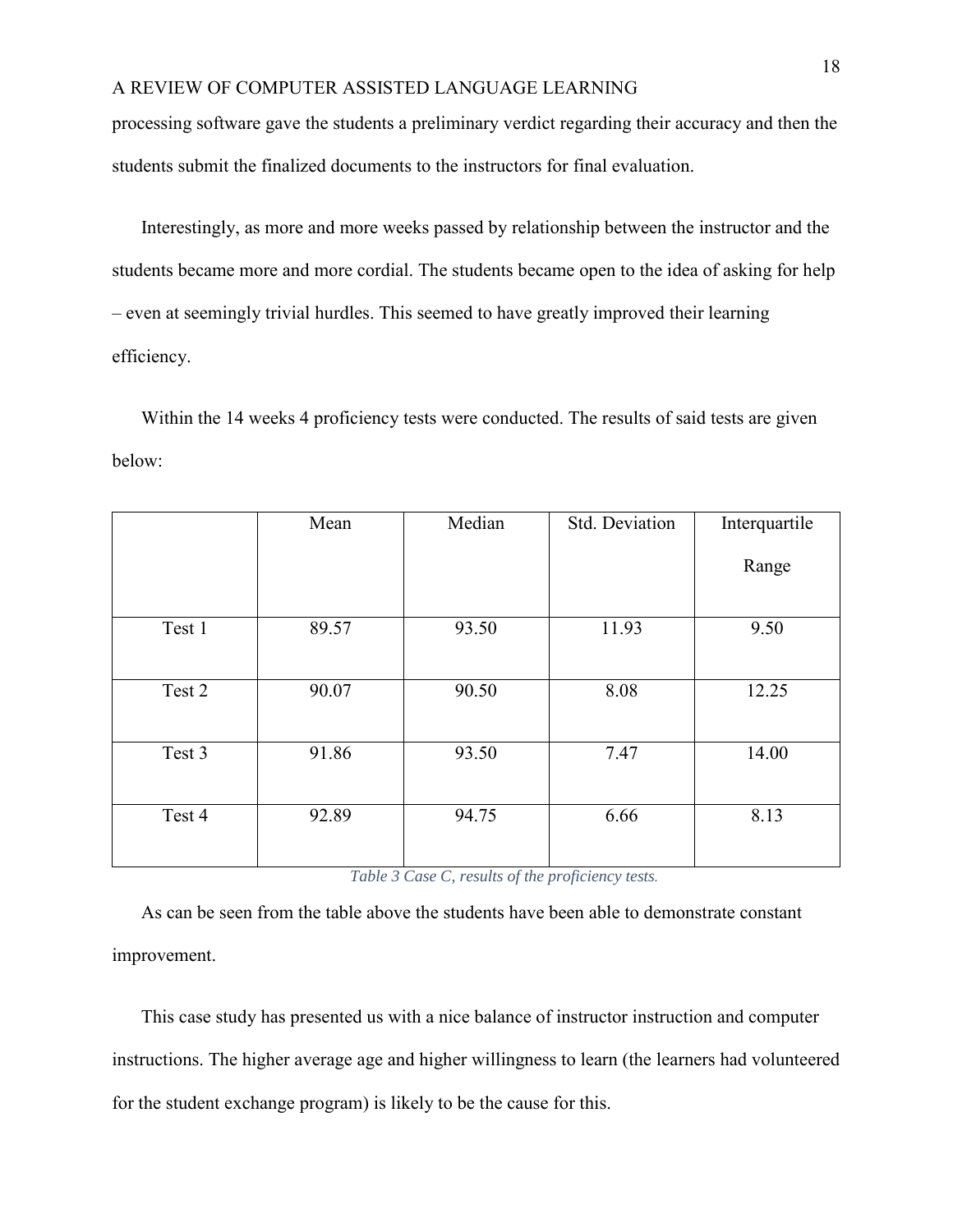## <span id="page-23-0"></span>A REVIEW OF COMPUTER ASSISTED LANGUAGE LEARNING CHAPTER V – FINDINGS AND CONCLUSION

#### <span id="page-23-1"></span>5.1 Discussion of the Findings

In chapter IV this paper has presented three different case studies. Even though in all three scenarios a CALL based initiative was in place their implementations were very different.

In Case A the Runyakitara speaking Ugandans lacked reading and writing proficiency. In addition, their instructor was also not very proficient in the target language. The CALL program in this case focused entirely on constructing a software platform for the students which they could use for self-studying and self-practicing their grammatical, spelling and vocabulary skills.

In Case B the New Zealander students were deeply disinterested in having traditional teacher-student interactions. Most of them suffered from psychological or physical ailments. Like Case A this case also focused on the software based approach to CALL. However, unlike Case A this implementation focused more on the entertainment and interactivity aspects of computer based studies

In Case C the paper presents a scenario where both the computer and instructor have been able to make meaningful contribution to the students learning process. Here, the students have access to multimedia instructions, voice recognition software, word processors and proofreading algorithms while at same time been in constant contact with their instructor. They had become comfortable with the idea of sharing their issues and difficulties with their instructors.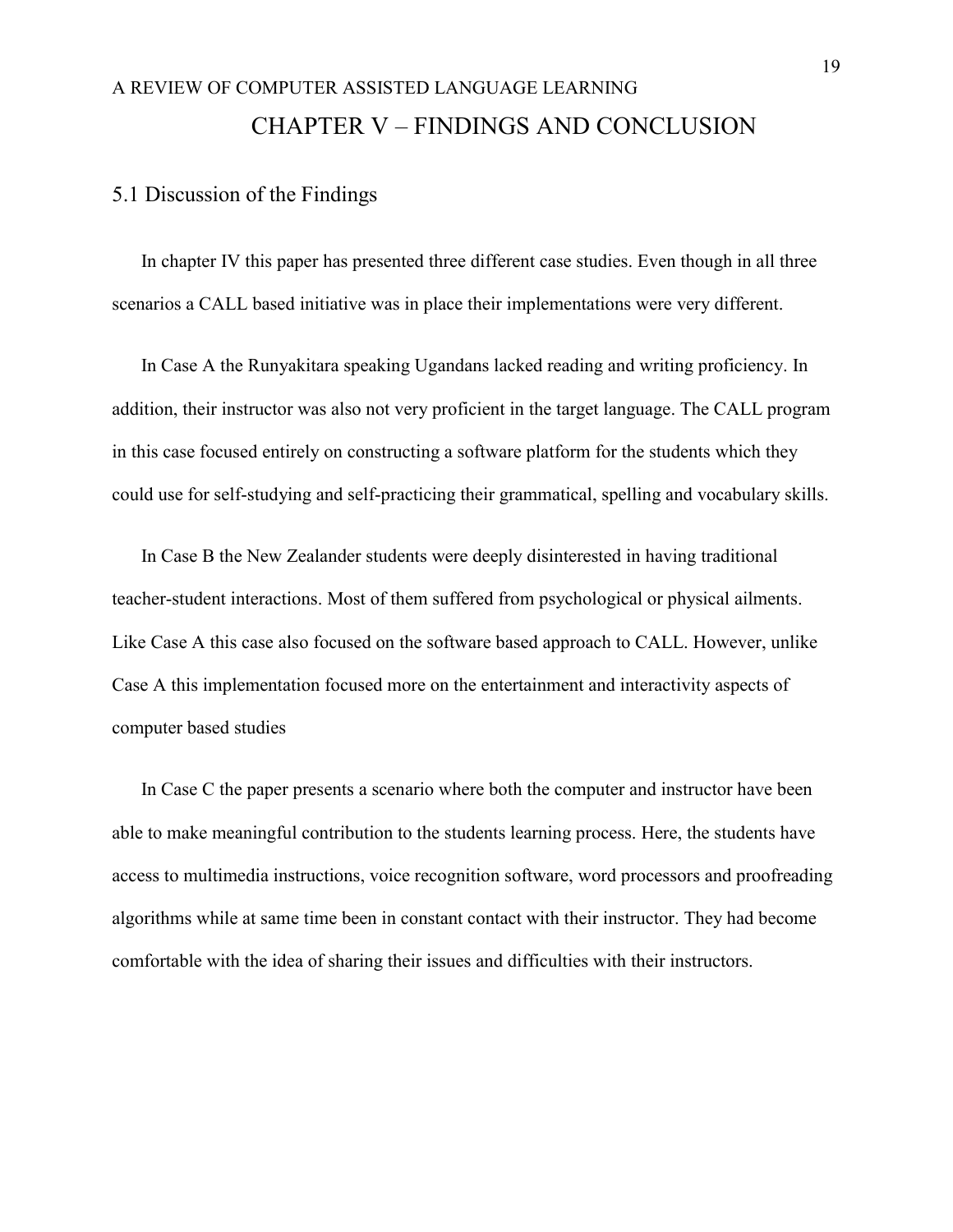| Case Study                | <b>Contextual Variable</b>                 | Modification to CALL                  |  |
|---------------------------|--------------------------------------------|---------------------------------------|--|
|                           |                                            | Implementation                        |  |
| Case A:                   | Learners lacked reading and<br>٠           | Creation of software<br>$\bullet$     |  |
| The Case of               | writing proficiency                        | platform (RU CALL)                    |  |
| Runyakitara               | Instructor possessed low                   | focused on self-study and             |  |
|                           | proficiency in the target language         | self-practice                         |  |
|                           | Learners were eager to learn               | Mainly utilized text based            |  |
|                           |                                            | tools and pre-recorded                |  |
|                           |                                            | media.                                |  |
| Case B:                   | Leaners possessed low<br>٠                 | Creation of software and<br>$\bullet$ |  |
| <b>CALP</b> for School    | motivation for learning                    | computing activities                  |  |
| Leavers                   | Most learners suffered from                | focused on learning                   |  |
|                           | psychological or physical                  | through entertainment                 |  |
|                           | ailments                                   | The curriculum focused                |  |
|                           |                                            | on improving learner                  |  |
|                           |                                            | motivation                            |  |
| Case C:                   | Both the instructor and the<br>$\bullet$   | Implementation of a<br>$\bullet$      |  |
|                           | learners are highly motivated              | multi-stage CALL                      |  |
| <b>Elementary Chinese</b> |                                            | curriculum which                      |  |
| Learning for              | Extensive access to computing<br>$\bullet$ | combined both self-study              |  |
| <b>American Students</b>  | resources                                  |                                       |  |
|                           |                                            |                                       |  |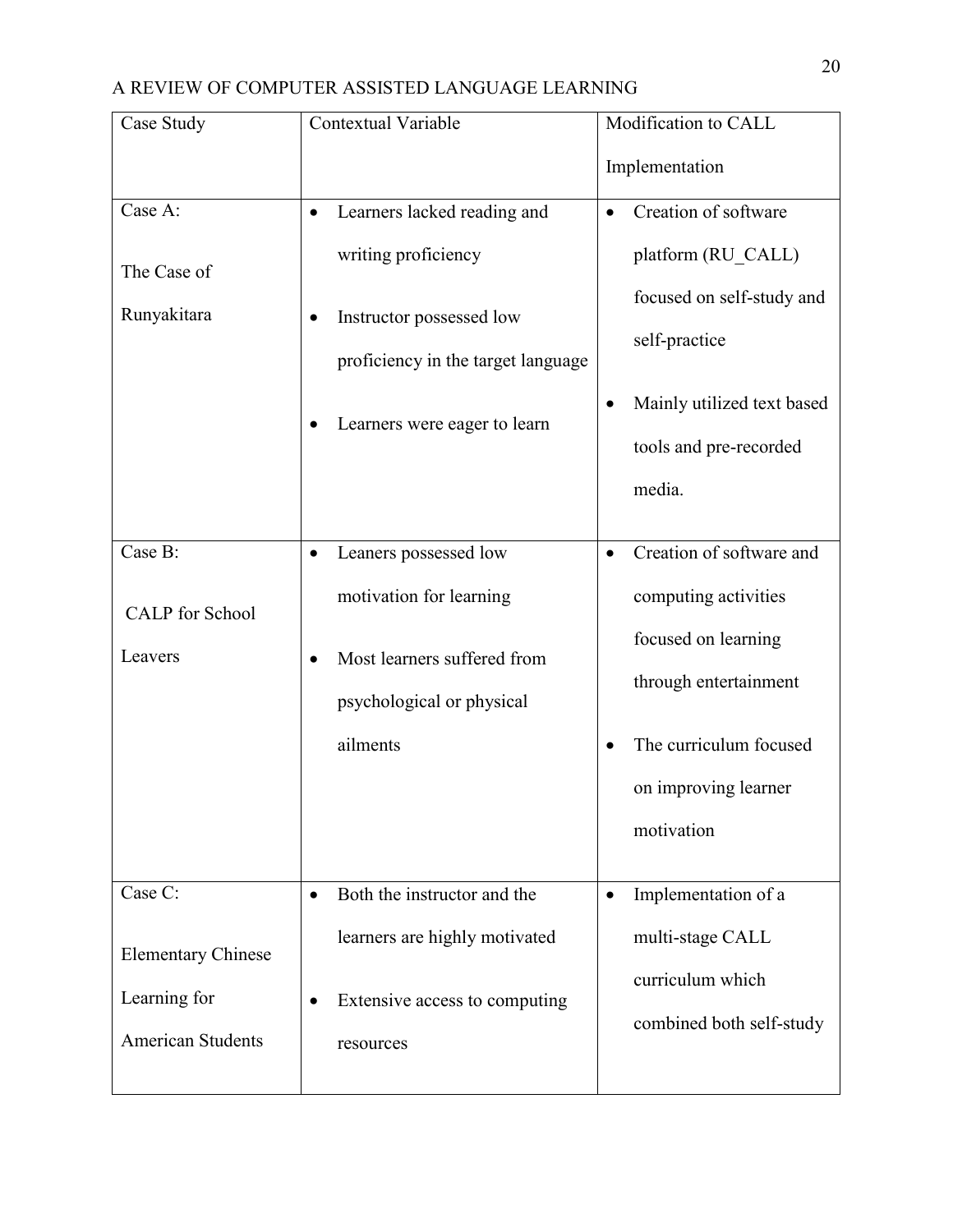| $\bullet$ | Opportunity to practice the target |           | and peer-study          |
|-----------|------------------------------------|-----------|-------------------------|
|           | language with native speakers.     |           | opportunities           |
|           |                                    | $\bullet$ | Usage of voice-         |
|           |                                    |           | recognition software,   |
|           |                                    |           | multimedia instructions |
|           |                                    |           | and error-checking      |
|           |                                    |           | algorithm.              |
|           |                                    |           |                         |

*Table 4 The relevant contextual variables of the case studies and the modifications to CALL that arose from them*

<span id="page-25-0"></span>As it can be seen from above, each of these cases have their own quirks. It's highly unlikely that switching around the solutions for any of these cases would lead to any improvement in the participants learning efficiency. On the contrary, it's very likely that any learning efficiency provided by the implementation of CALL would be lost.

If the Ugandan students from Case A were given the entertaining multimedia tools from Case B then it's highly likely that the entire program would have amounted to nothing. The core deficiency of the students in case A were their reading and writing skills and neither of these two skills benefit from the tools used in case B.

Conversely, if the New Zealander students from Case B were provided with the setup from Case C it's also likely to have failed in producing a positive effect. The school skipping students from Case B needed entertainment to keep their attention tethered to the learning process. They also disliked being in the attention of their instructor. As a result the utility focused software and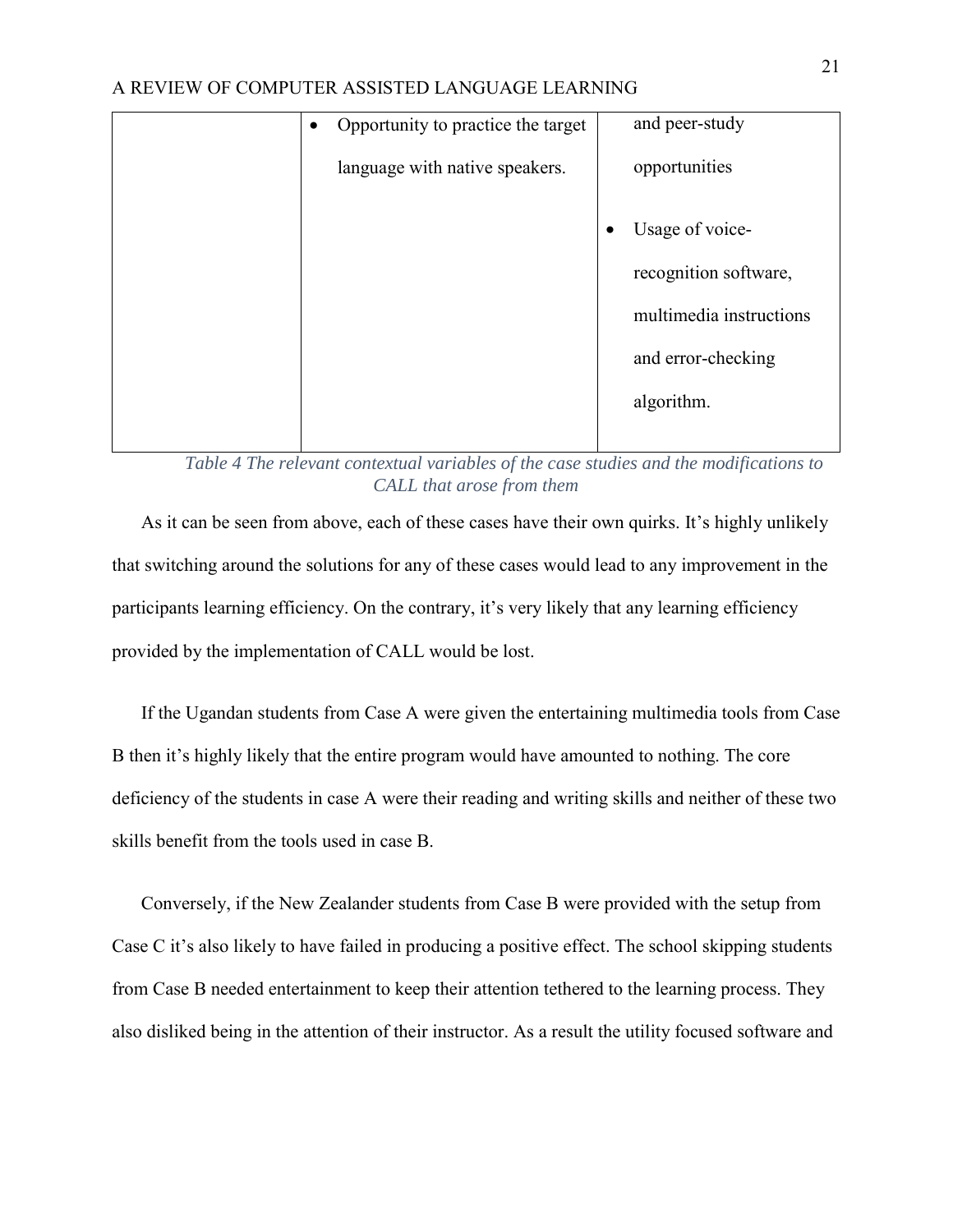inquisitive, interactive instructor from Case C is likely to have convinced them to drop out from course more often than not.

Even though all three cases are examples of some sort of classroom CALL implementation their methods for improving learning efficiency seems to be incapable of being swapped around at will. The different socio-economic conditions of these three cases calls for the utilization of a context based implementation of CALL. Constructing a one-size-fits-all variety of CALL seems to be a tall order.

In essence, this entire section has been a response to the research question, "How do the different socio-economic environments of learners across the world affect the way a CALL curriculum is implemented?"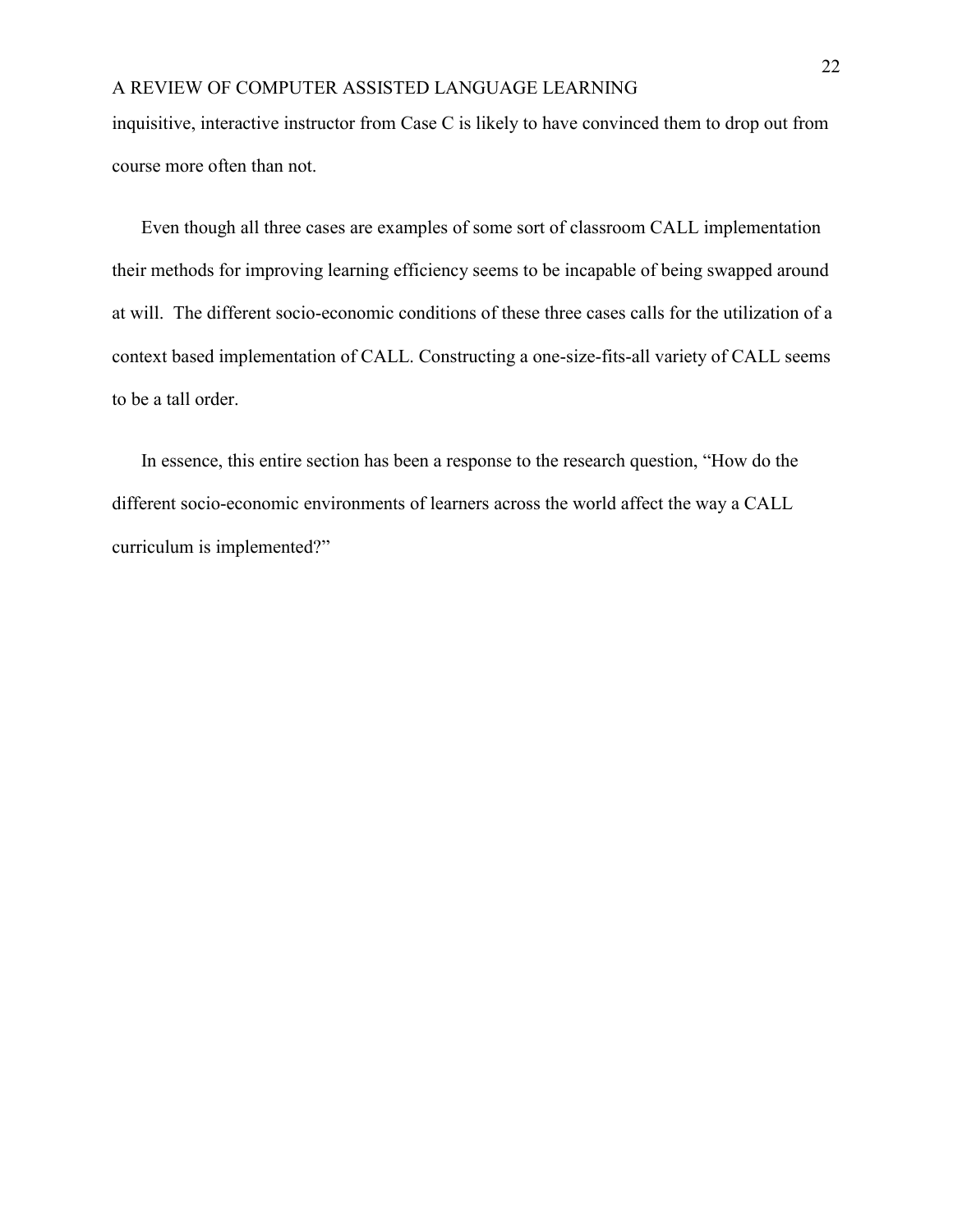#### <span id="page-27-0"></span>5.2 Suggestions for Further Research

As the paper draws near to its conclusion some of its shortcomings have becomes more and more apparent. Additional case studies from other parts of the world would have fleshed out the discussion section even more. As discussed in the "limitations of the study" this paper is almost entirely reliant on second hand and qualitative data. Also, it lacks a case study involving students from Bangladesh.

As such, if presented with the opportunity the author of this paper would like to produce a sister paper to this one. This new paper would focus on first hand, quantitative data and be more representative of the CALL situation in Bangladesh.

#### <span id="page-27-1"></span>5.3 Conclusion

In the last two centuries humanity has experienced an unparalleled pace of technological progress. Especially in the last fifty years society has witnessed the advent the digital computers, space travel, long distance communication etc.

Such sweeping changes to the society's very way of life has also meant that the old ways of educating learners has become increasingly less relevant and more ineffective. The old language pedagogy has been challenged by new technology enhanced methods of learning - such as CALL. Methods like CALL has enabled teachers to integrate information technology into their classrooms through software programs, CD-DVD, websites or blogs.

This paper has attempted to produce a brief digest of the various aspects of CALL -such as its definition, its historical origins, its advantages and disadvantages etc. Via the discussion of the various way CALL has been implement around the world this paper have –hopefully- been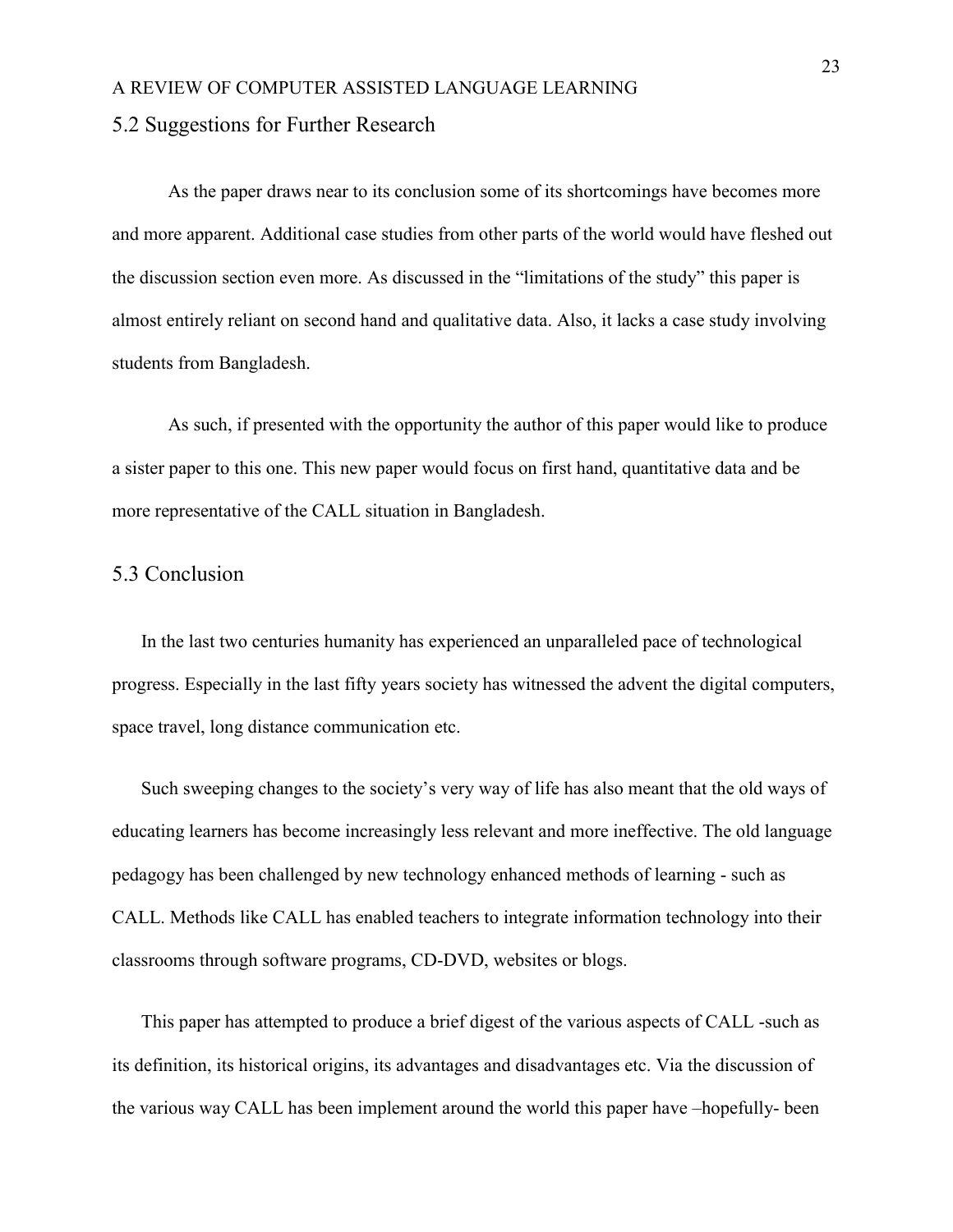able to illustrate that personalizing the application of CALL based on the socio-economic context of the learning environment has led to increased learning efficiencies.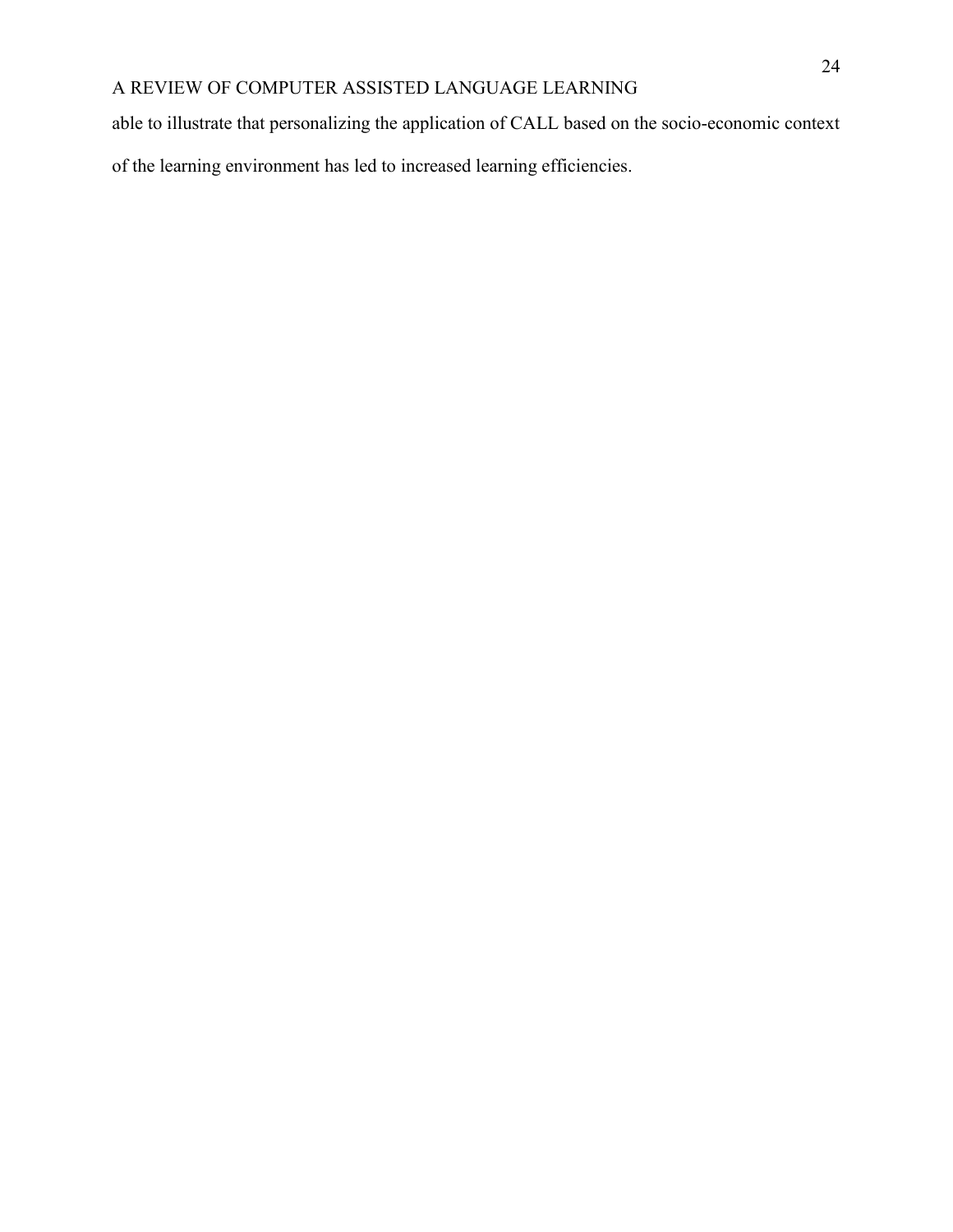### <span id="page-29-0"></span>A REVIEW OF COMPUTER ASSISTED LANGUAGE LEARNING Bibliography

- Alresheed, S., Leask, M., & Raiker, A. (2015). Integrating Computer-Assisted Language Learning in Saudi Schools: A change model. *TOJET: The Turkish Online Journal of Educational Technology*, 69-77.
- Chapelle, C. (2001). *Computer Applications in Second Language Acquisition: Foundations for teaching, testing and research.* Cambridge: Cambridge University Press.
- Creswell, J. W. (2005). *Educational research: Planning, conducting, and evaluating quantitative and qualitative research (2nd ed.).* New Jersey: Pearson.
- Davies, G., & Higgins, J. (1982). *Computers, language and language learning.* London: CILT.
- García M. R., A. F. (2000). A Comparative Study in Motivation and Learning through Print-Oriented and Computer-Oriented Tests. *Computer Assisted Language Learning*, 457-465.
- Gardner, H. (1999). *Intelligence Reframed: Multiple Intelligences for the 21st Century.* Basic Books.
- Gips, A., DiMattia, P., & Gips, J. (2004). The effect of assistive technology on educational costs: Two case studies. In K. Miesenberger, J. Klaus, W. Zagler, & D. Burger, *Computers Helping People with Special Needs* (pp. 206-213). Springer.
- Hanson-Smith, E. (1997). Technology in the Classroom: Practice and Promise in the 21st Century. *TESOL Professional Papers# 2*.
- Hong-yan, Z. (2007). Computer-assisted elementary Chinese learning for American students . *US-China Education Review*, 55-60.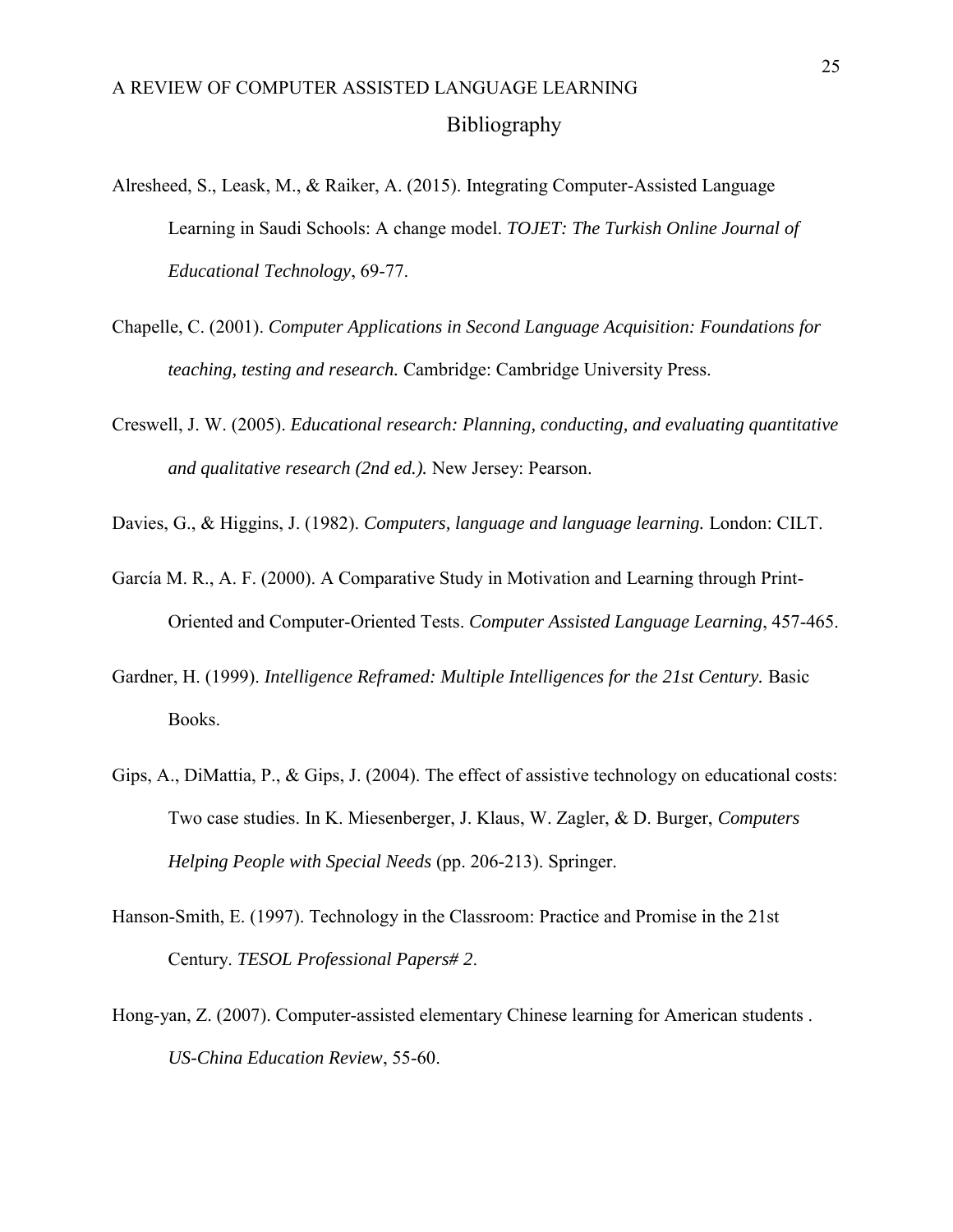- Jonassen, D. H. (2000). *Computers as mindtools for schools: Engaging critical thinking.* New Jersey: Prentice Hall.
- Jones, C., & Fortescu, S. (1988). *Using computers in the language classroom.* New York: Longman.
- Katushemererwe, F., & Nerbonne, J. (2015). Computer-Assisted Language Learning (CALL) in Support of (Re)-Learning Native Languages: The Case of Runyakitara. *Computer Assisted Language Learning*, 112-129.
- Kerlinger, F. N. (2000). *Foundations of behavioral research (4th ed.).* New York: Harcourt College Publishers.
- Kung, S. C. (2002). A framework for successful key-pal programs in language learning. *CALL-EJ Online*, 3 (2).
- Lee, K. W. (2000). English teachers' barriers to the use of computer assisted language learning. *The Internet TESL Journal*.
- Leedy, P. D. (2005). *Practical research: Planning and design (8th ed.).* New Jersey: Prentice Hall.
- Levy, M. (1997). *Computer-Assisted Language Learning: Context and conceptualization.* Oxford: Oxford University Press.
- Liddell, P. (1994). Learners and second language acquisition: A union blesses by CALL? *Computer Assisted Language Learning*, 163-173.
- Merrill, M. D. (1988). *Applying Component Display Theory to the design of courseware.* New Jersey: Lawrence Erlbaum Associates.